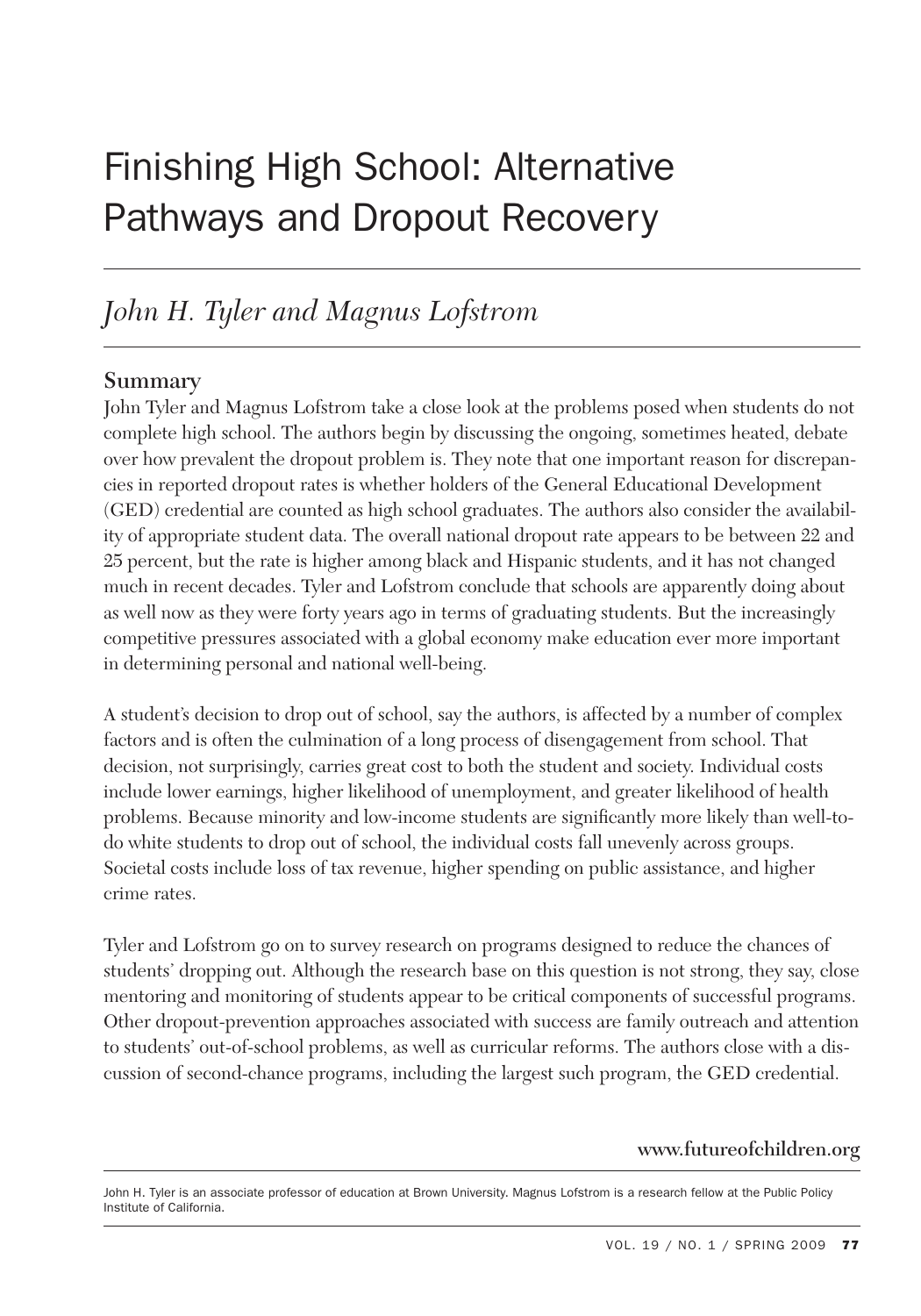y most measures, the nation's<br>
high schools did a remarkable<br>
job of educating the populace<br>
throughout the twentieth cen-<br>
tury. At least in part because<br>
of the secondary education they received in high schools did a remarkable job of educating the populace throughout the twentieth century. At least in part because American public high schools, hundreds of millions of U.S. citizens have been able and ready to participate in a dynamic democracy and to contribute to and benefit from an ever-changing economy. Many have used public high schools to help them transition from first-generation immigrant to American citizen. To be sure, the opportunities and the rewards have been uneven, varying by gender, race, and geographic region, but if the twentieth century was, as Claudia Goldin has argued, "the human capital century," with America as leader, then the American public high school system deserves due credit.<sup>1</sup>

Even so, in the final decades of the twentieth century, public education, including public secondary education, increasingly became the focus of criticism and controversy because of failures perceived or real.<sup>2</sup> And criticism directed at the nation's schools has not abated in this new century. A recent focus of widespread concern has been the number of students, particularly black and Hispanic students, who never graduate from high school. One high-profile national dropout study, for example, begins ominously, "There is a high school dropout epidemic in America."3 And the popular press gave widespread and front-page coverage to a Johns Hopkins University study that coined the term "dropout factory" to describe certain high schools and estimated that the nation has 1,700 such schools.

Whether termed a "problem," a "crisis," or an "epidemic," the large numbers of students who do not graduate from high school

generate clear and widespread concern. To bring some additional light and clarity to the topic, we examine different facets of the dropout issue. We begin with two questions. Just how bad is the dropout "problem"? And who, exactly, is dropping out? We then turn to the costs associated with leaving school early. We conclude by examining the state of knowledge regarding dropout-prevention and "second-chance" programs.

# **Dropout Rates: The Magnitude of the Problem and Measurement Issues**

Given the importance of graduation rates as a performance metric of the nation's high schools, one might assume the existence of well-defined, well-agreed-upon measures of that performance. One would be wrong. Although each state and the National Center for Education Statistics (NCES) all produce graduation and dropout statistics based on "standard measures," recent heated debates over the "true" rates underscore a general unease about how accurately and consistently officials are able to document school performance when it comes to graduating students.

The NCES provides the nation's most commonly cited dropout and school completion statistics. Using primarily two data sources, the Current Population Survey (CPS) and the Common Core of Data (CCD), the NCES provides four different statistics: event dropout rate, status dropout rate, status completion rate, and averaged freshman graduation rate. Table 1 defines these measures, along with the respective data sources. Figure 1 shows the trends in these four statistics from 1972 to 2005.

Based on figure 1, one might conclude that in terms of historical trends, schools are doing relatively well at moving students to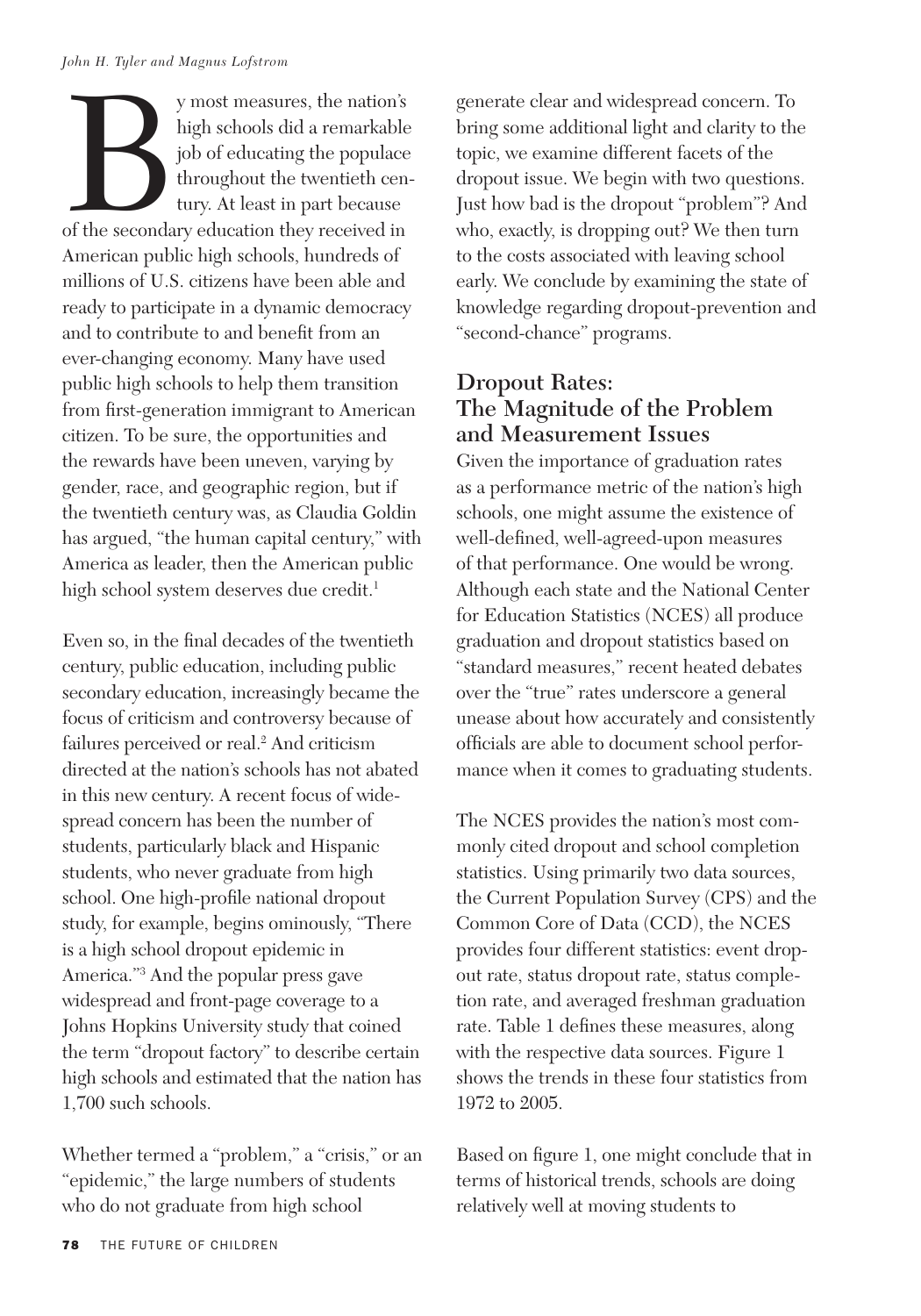| Rate                                                                 | Age group | <b>Description</b><br>Data source                                                                                                                  |                                     | <b>GED status</b>                                         |
|----------------------------------------------------------------------|-----------|----------------------------------------------------------------------------------------------------------------------------------------------------|-------------------------------------|-----------------------------------------------------------|
| Event dropout rate                                                   | $15 - 24$ | Percentage of high school students who<br>dropped out of grades 10-12                                                                              | <b>Current Population</b><br>Survey | GEDs do not count as<br>dropouts                          |
| Status dropout rate                                                  | $16 - 24$ | <b>Current Population</b><br>Percentage of people who are not<br>enrolled in high school and who do not<br>Survey<br>have a high school credential |                                     | GEDs do not count as<br>dropouts                          |
| Status completion<br>rate                                            | $18 - 24$ | Percentage of young adults who have left<br>high school and who hold a high school<br>credential                                                   | <b>Current Population</b><br>Survey | GEDs are counted as<br>having a high school<br>credential |
| <b>NA</b><br>Averaged freshman<br>(ninth-grade) gradua-<br>tion rate |           | Percentage of public high school<br>students who graduate with a regular<br>diploma four years after starting ninth<br>grade                       | Core of Common<br>Data              | GEDs are not counted<br>as graduates                      |

|  |  |  |  |  | Table 1. Dropout and School Completion Measures |  |
|--|--|--|--|--|-------------------------------------------------|--|
|--|--|--|--|--|-------------------------------------------------|--|

graduation. School attainment appears generally to be on the rise—dropout event and status dropout rates are decreasing and school completion rates are steady (averaged freshman graduation rate) or rising slightly (status completion rate). In 2005, a relatively small share, 3.8 percent, of students dropped out of grades ten through twelve, and almost nine in ten (87.6 percent) of the country's eighteen- to twenty-four-year-olds held a high school credential. But conclusions based on

these government statistics are controversial. Some observers feel that these measures paint too positive a picture of what some call a dropout "crisis," while those on the other side of the debate suggest that the government figures are at least close to the mark and that the "crisis" label is yet another undeserved black mark on the nation's schools. Driving the debate are questions about what data are used to calculate the relevant statistics and who is considered a "graduate."

#### Figure 1. Dropout and School Completion Rates, 1972–2005



Source: National Center for Education Statistics, "Digest of Education Statistics: 2006" (Washington: U.S. Department of Education, 2007).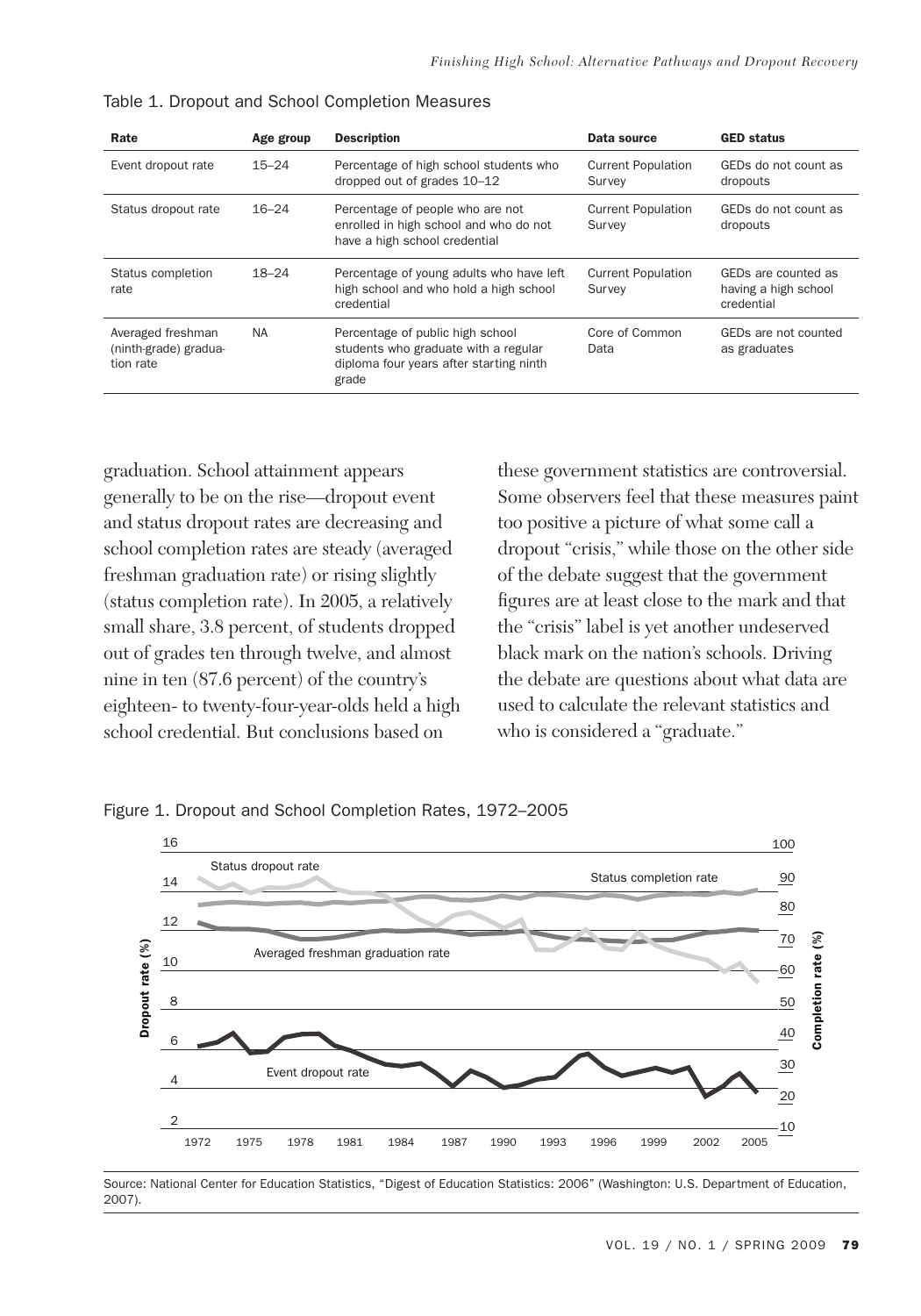Data issues primarily focus on the fact that three of the four widely used national measures—the status completion rate, the status dropout rate, and the event dropout rate—use the CPS. The CPS is a monthly survey of about 50,000 households conducted by the Bureau of the Census for the Bureau of Labor Statistics and is a primary source of information on the labor force characteristics of the U.S. population. But the CPS has some recognized deficiencies as a basis for calculating dropout and graduation statistics.

The more important issue, however, is which individuals are considered to be high school graduates. In particular, it matters substantially whether the data count individuals who leave school and later earn a General Educational Development (GED) credential as high school graduates or as dropouts. In terms of official NCES statistics, people who hold GEDs are not counted as graduates in the calculation of graduation rates, such as the averaged freshman graduation rates, but they are treated as completers in the status completion rate.4

The distinction between having a traditional high school diploma or a GED credential would be less important if the two differently credentialed groups had equally favorable outcomes in the labor market and higher education. But in terms of labor market outcomes such as wages and employment, GED holders fare consistently worse than do regular high school graduates, and GED holders also get less postsecondary education than do regular high school graduates.5 Given that dropouts who hold a GED are not the equivalent of high school graduates on two such important outcomes, it seems problematic to treat GED holders as "graduates" in official educational attainment statistics.6 Indeed, the adequate yearly progress

requirements of the 2001 No Child Left Behind Act (NCLB) state that only students who receive a traditional diploma should be counted as high school graduates. Furthermore, although the GED program may be beneficial to some dropouts, it may have unintended consequences. Several studies, for example, find that the GED program may induce some students to drop out.7

Not surprisingly, there are competing views about the GED credential as a marker of successful high school "completion." For example, some states and local school districts count GED recipients as high school "completers" when computing their own administrative graduation statistics, while others stake out compromises between the two polar positions. In January of 2008, the state board of education in Virginia entertained a proposal to establish a school-level "Graduation and Completion Index" that would give regular high school graduates a weight of 1.0 and GED recipients a weight of 0.75. Satisfactory scores on this index by each school would then be a part of the state's accreditation process.8

Policies of the GED Testing Service (GEDTS) seem to establish a clear boundary between enrolled students pursuing a high school diploma and dropouts who pursue the GED credential. GEDTS policy states that the GED tests may be administered only to people who are "at least 16 years of age and not currently enrolled in an accredited high school...."<sup>9</sup> There are, however, exceptions to the requirement that a candidate for the GED credential must be a school dropout.

In response to requests from state departments of education, the GEDTS has authorized in-school "GED Option" programs whereby some students may remain enrolled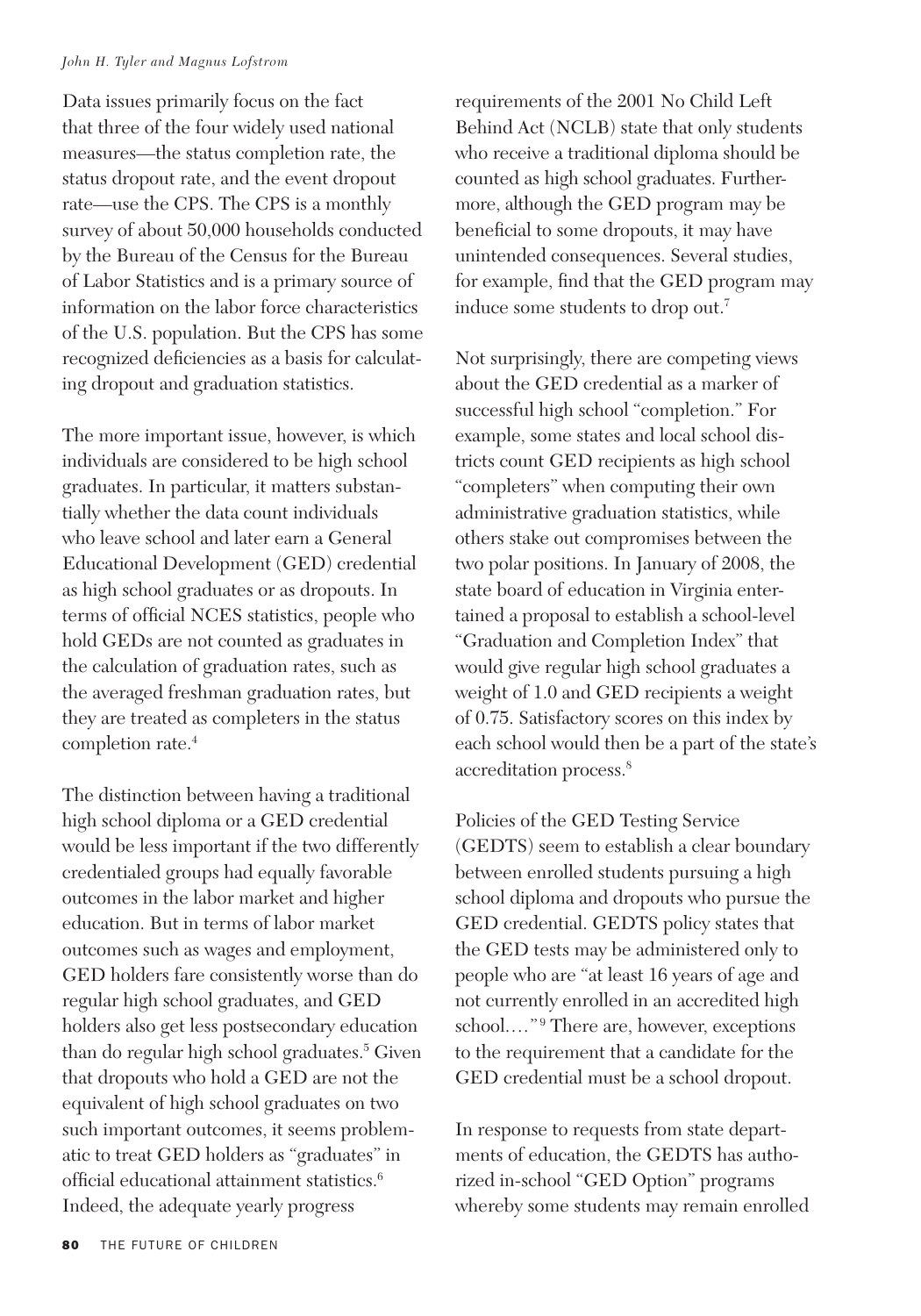in their regular high school as they pursue a GED. Twelve states now have GEDTS authorization to offer GED Option programs to students who meet certain criteria, including credit deficiency, that place them at risk of dropping out.10 (Before 2002, a few states operated in-school programs that used the GED tests without the authorization of the GEDTS, but they no longer do so.) The ostensible purpose of these in-school GED programs, whether sanctioned or not, is to keep potential dropouts enrolled and involved in high school. Thus, even though the GED program was designed as a secondchance option for school dropouts, it has a secondary focus on dropout "prevention."<sup>11</sup>

Schools have strong incentives to participate in the GED Option program, because it allows them to continue to receive average daily attendance funds for participating students, funds they would lose were the students to drop out and leave the school rolls. A close inspection shows a lack of consistency nationwide in how GED Option students are treated in calculating graduation statistics. Some states may award students who successfully complete the GED Option program a regular high school diploma and count them as high school graduates; others count them as "completers" but not as "graduates" in calculating graduation statistics.12 No good national data on the size of the GED Option program exist, but a 2007 document from the Mississippi Department of Education concludes that if the state were to count GED Option students as high school graduates, the state graduation rate would rise from 61.1 percent to 62.9 percent.<sup>13</sup>

Comparing the NCES status completion rate, which treats GED holders as completers, with the NCES freshman graduation rate, which does not count GED holders as

graduates, makes clear the importance of this issue. In 2005, the NCES status completion rate was 87.6 percent, 13 percentage points higher than the freshman graduation rate of 74.6 percent. The GED is not the only reason for the discrepancy but it may plausibly be the most important. This view is consistent with the work of James Heckman and Paul LaFontaine, who report that graduation rates estimated using data from the October CPS—the data used by NCES to generate the status completion rate—are upwardly biased by 7 to 8 percentage points because they count GED holders as high school graduates. Heckman and LaFontaine conclude that this is the most important source for overstated U.S. graduation rates.<sup>14</sup>

The GED, however, is not the only source of bias in the measures of school attrition and completion. Heckman and LaFontaine report that sample coverage (that is, inclusion or exclusion) of people who are incarcerated, people in the armed forces, and immigrants also creates a bias in secondary educational attainment measures.15 These coverage issues affect both trends and differences across groups.

Heckman and LaFontaine also find that official statistics that show white and minority graduation rates converging over time are inaccurate, particularly so for males. They note that young black and Hispanic men have been incarcerated at increasingly higher rates than young whites. Such men are not counted in the CPS-based status completion rates because the CPS sample excludes people who are incarcerated. In addition, blacks in particular have been earning GEDs at higher rates in recent years than have whites. Heckman and LaFontaine contend that white-black differences in graduation rates are roughly the same as they were thirty years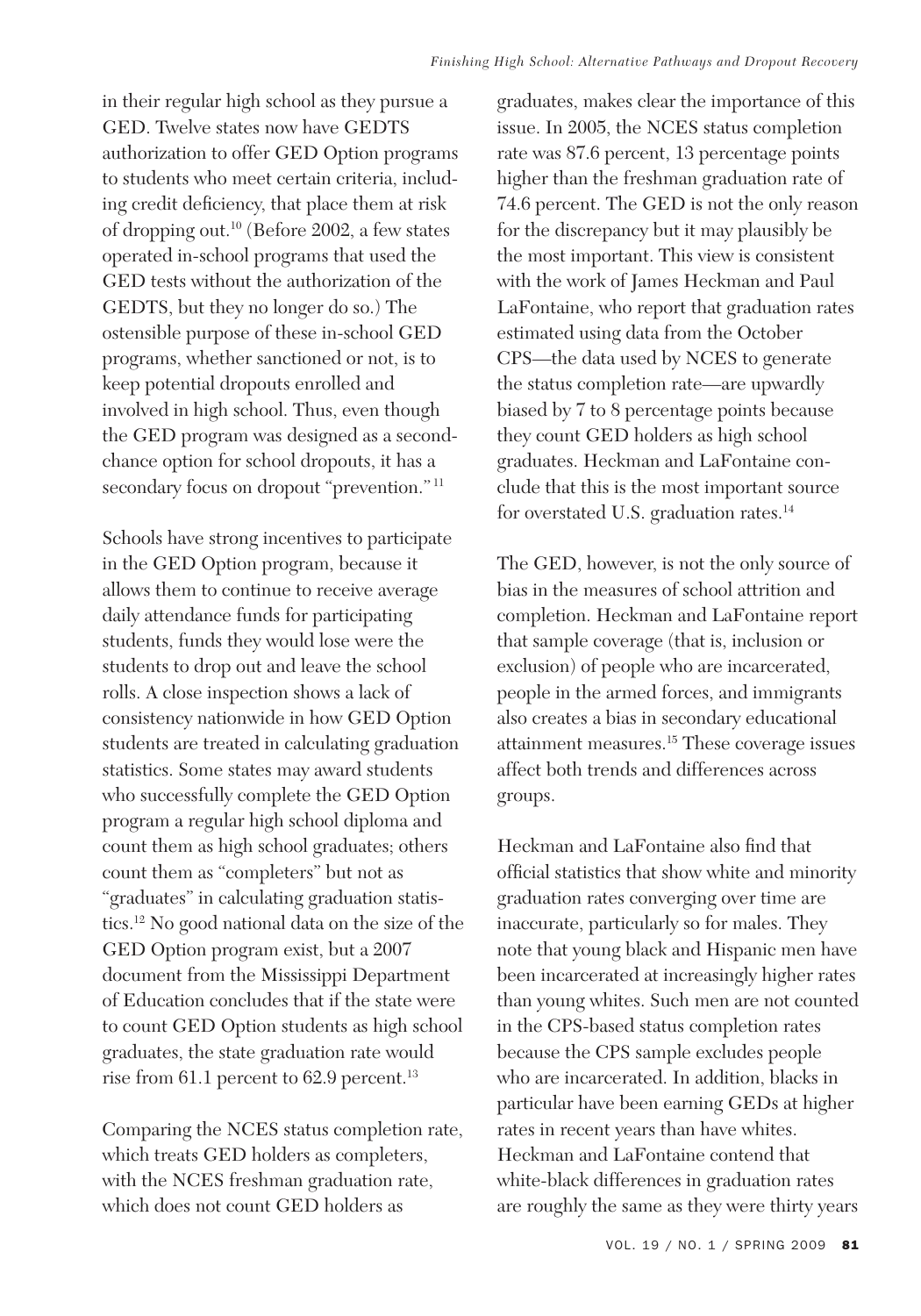ago, about a 15-percentage-point difference favoring whites.

Finally, Heckman and LaFontaine show that when comparable measures are used on comparable samples, a consensus of the graduation rate can be reached across data that have been used by various researchers for example, the Current Population Survey, the Common Core of Data, the National Education Longitudinal Study of 1988, High School and Beyond, and the National Survey of Youth.16

The work by Heckman and LaFontaine helps to reconcile the competing dropout and graduation rate figures computed by researchers such as Jay Greene, Christopher Swanson, and Lawrence Mishel and Joydeep Roy.17 On balance, the Heckman and LaFontaine estimates suggest that today's overall graduation rates are in the 75 to 78 percent range, with white rates at 84 percent, Hispanic rates at 72 percent, and black rates at about 65 percent. These figures tend to be lower than both official government figures and those put forth by Mishel and Roy. Heckman and LaFontaine's overall graduation rate estimates are higher than the roughly 67 percent rate suggested by Greene, and their minority graduation rates are not as dire as Greene's 50 percent rate.

The apparent confusion and resulting debates over how well U.S. schools are graduating students leads one to consider what kind of data set might be a "gold standard." One possibility would be a national student ID system that would follow students no matter where they were enrolled. Thus, a student who left a school or a district or a state but re-enrolled in another school would remain in the system until graduation or until he or she otherwise left the system. But even an effective national

student ID system would not reveal that some ninth graders had dropped out and left the system until they failed to show up as graduates with their age cohort. Of course, the missing graduates could not be counted as "dropouts" without giving them an extra year or two to graduate in case they had been held back a grade in high school or had decided to return to school. The problem is that even with a very good, individual student ID data system, a dropout becomes a dropout when he or she leaves school and the schoolleaving often happens without the kind of consultation that would allow for accurate data coding as to dropout status.

*The apparent confusion and resulting debates over how well U.S. schools are graduating students leads one to consider what kind of data set might be a "gold standard."*

If schools are to do a better job at having upto-date information on dropout and graduation rates, they must have more accurate and more appropriate data. And although the Heckman and LaFontaine effort may go a long way in quelling the "dropout debates," it provides no information that a state, school district, or school can use to inform practice and policy. Most researchers who have explored this topic agree that the starting point for quality data is with a student-level ID that would allow states to follow students across schools and districts at least within states and over time.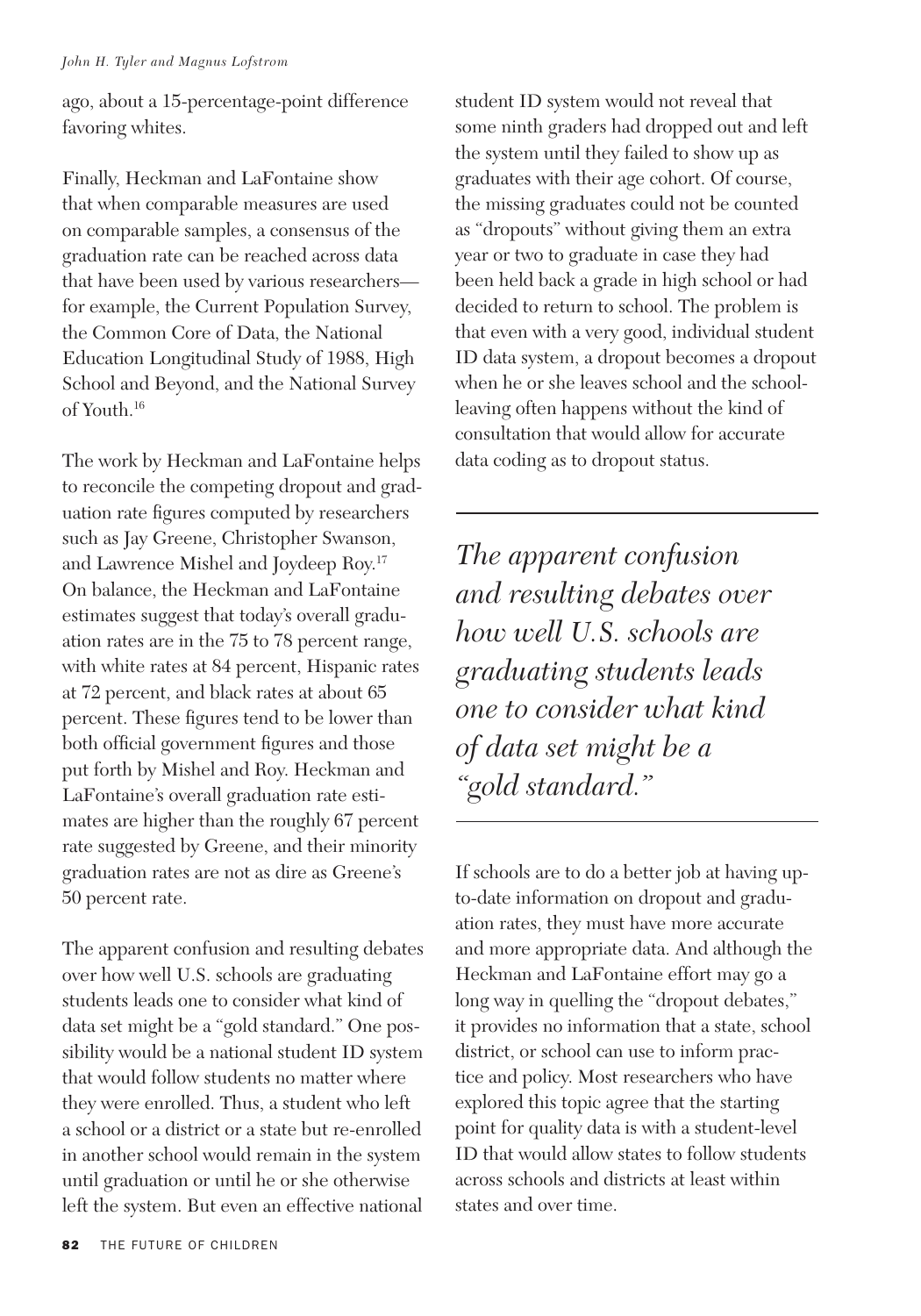One national effort to promote consistent state information on student performance is the Data Quality Campaign, which provides guidelines for what constitutes "good graduation and dropout data."18 But even when acceptable data systems are in place, the question remains how administrative units at the state, district, and school level will use those data in their reporting. For example, how will these units count GEDs when the incentives from virtually all sources are to have graduation rates that are as high as possible? New Jersey might provide some insight on this question. Heckman and LaFontaine report that in New Jersey, an individual need only mail in GED test scores that meet the state GED score requirements to qualify for a state-endorsed high school diploma. These newly credentialed individuals are then included in the official state diploma counts. The critical issue here, as Christopher Swanson and Duncan Chaplin have pointed out, is that under the federal system it is states, not the federal government, that have final authority in determining requirements for a high school diploma.19 Thus, agreement across states on what represents high school completion may be as important as data development and consistency when it comes to developing "well-defined and well-agreedupon" measures of schools' performance in graduating students. The U.S. Department of Education recently recognized the need for action and tightened the NCLB regulations regarding how states calculate high school graduation rates.

We close this section by suggesting the need to consider current graduation rates in the context of historical trends of this measure and the need to consider both trends and current rates in the context of the current global economy. Our interpretation of the research at hand is that graduation rates have

certainly not been increasingly steadily since 1960, as table 1 would suggest. Neither have they been in a steady decline. Rather, the evidence from Heckman and LaFontaine suggests a 2- to 3-percentage-point fluctuation around a relatively flat forty-year trend line centered at about 77 percent. Thus, schools are apparently doing about as well now as they were forty years ago in terms of graduating students. The problem is that just as the competitive pressures associated with an increasingly global economy have increased, the importance of education in determining personal and national well-being has also grown. "Steady as she goes," then, is an alarming rather than comforting reality when it comes to how well the nation is getting students successfully through high school.

# **Who Drops Out—and Why?**

Even the most optimistic assessments of national dropout rates suggest that far too many students are leaving school early. Economic, societal, and equity considerations all point to the need for interventions that could cause some of the roughly one million students who leave school each year to make a different decision. The importance of reducing the number of school dropouts is also reflected in NCLB, which requires states to incorporate graduation rates in their accountability systems for schools and school districts.

A first step in thinking systematically about how to affect dropout decisions is to have a good understanding of the characteristics and lives of students most at risk of leaving school early. That is, who are the students who tend to drop out, and what causes them to leave school? Although researchers know quite a bit about the characteristics of students who leave school, we know much less about the causal factors that lead to the school-leaving decision.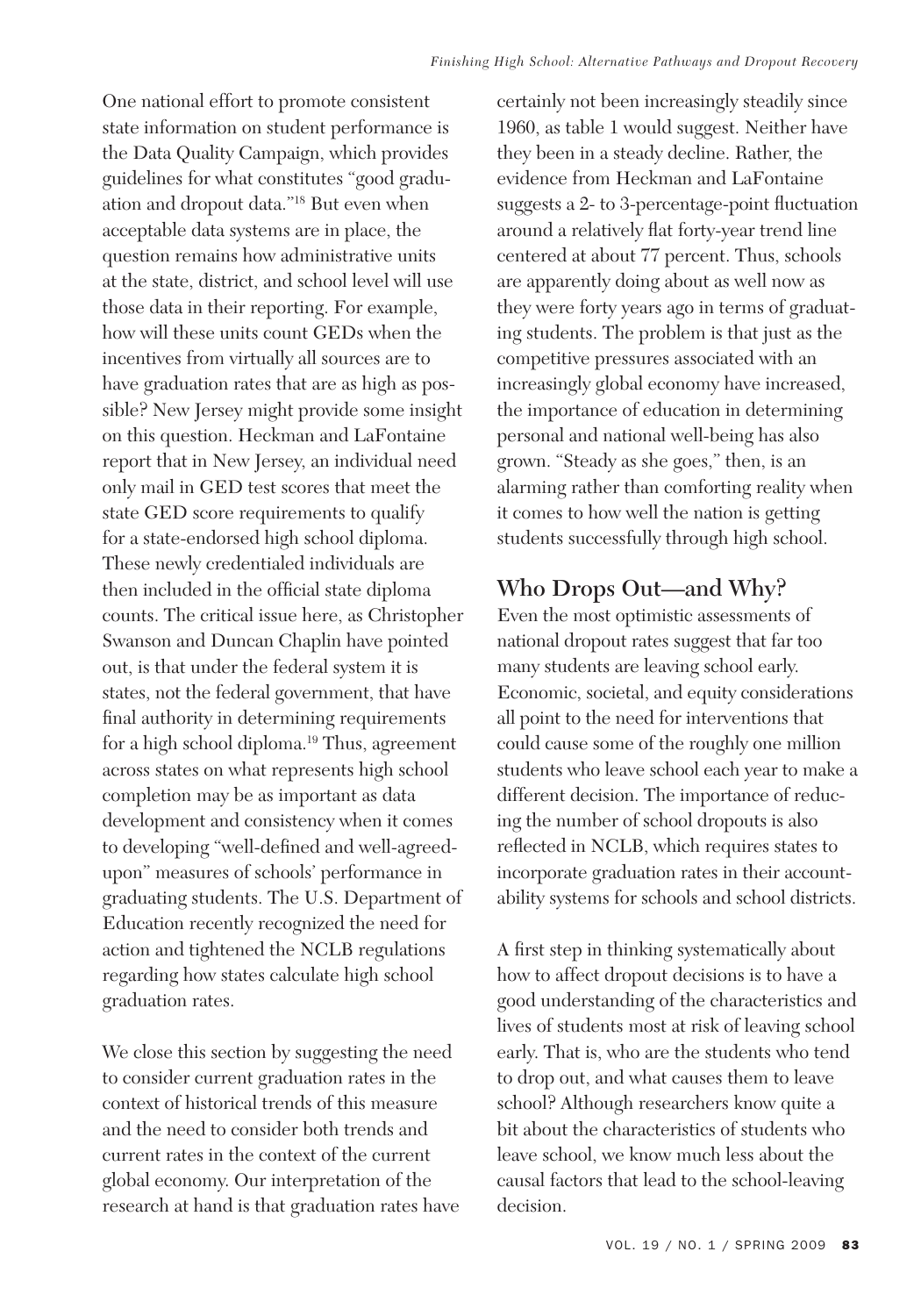The great bulk of the research on why students leave school comes from post-dropout surveys and interviews of students who have left school. A recent example is "The Silent Epidemic," a study of dropouts supported by the Bill & Melinda Gates Foundation that interviewed 467 sixteen- to twentyfour-year-old dropouts across the nation.20 Other research relies on student responses to questions posed in data sets such as the National Education Longitudinal Study of 1988.21 Not surprisingly, students report a variety of reasons for leaving school early, and studies consistently find that a complex set of relationships between student, family, school, and community factors are linked with the dropout decision. Importantly, a substantial body of research suggests that the decision to drop out is often not made suddenly as the result of recent and potentially temporary factors, but rather is part of a longer process of disengagement from school.<sup>22</sup>

Although interesting, the reasons dropouts offer to explain why they leave school do not necessarily reveal the true underlying causes, and hence do not positively identify specific factors that school officials and policymakers can address. But effectively and efficiently addressing the dropout problem clearly requires knowing these underlying causal factors.

Students regularly report, for example, some measure of school disengagement as the primary reason for leaving school.23 The commonality of these responses ("did not like school" and "classes were not interesting") is often cited as a reason that schools must become more "relevant" and that teachers must learn to structure curriculum and pedagogy so that it is more "interesting" and "engaging" to students at risk of dropping out. Both suggestions may be completely on

the mark and, if enacted on a wide scale, might reduce dropout rates.

But if the causal arrow in the above responses ran the other way, the types of school reform being urged would have a much smaller than anticipated effect on dropout rates. That is, if other nonschool factors cause a student to lose interest in school and drop out, then focusing on school disengagement and ignoring the underlying factors that cause the school disengagement might do little to change the dropout decision. Of course, the goal is to uncover the underlying causes, and it is not clear how well research has done in that realm. As a result, information on the "causes" of dropping out generally rests on a combination of the observable characteristics, behaviors, and outcomes of dropouts, along with their self-reported reasons for leaving school.

### **Student Characteristics**

Student characteristics associated with a higher probability of dropping out, often called student "risk factors," are both numerous and oft-cited as dropout "predictors." Not surprisingly, poor school performance is a strong predictor of dropping out of school. For example, low test scores, course failure, and grade retention have all been found to be strongly associated with leaving school.<sup>24</sup> As noted, weak student engagement, often measured by absenteeism and discipline problems in survey data, is also strongly linked with a higher dropout probability.25

Early adult responsibilities have also been linked with a lower likelihood of graduation. One such responsibility is becoming a parent. Although teen parents are more likely than their peers who are not parents to drop out of school, research does not provide a clear picture of whether childbearing has a causal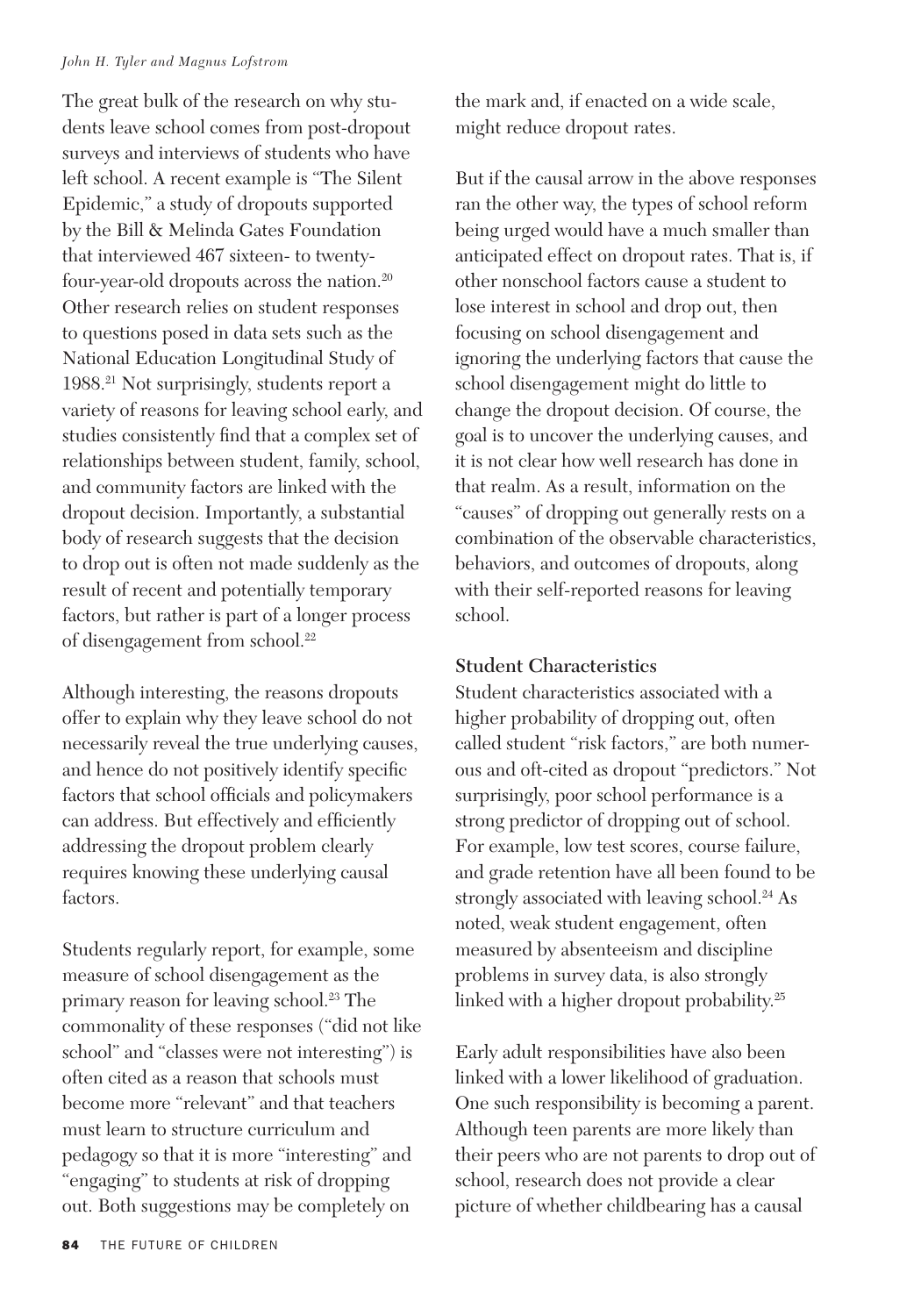impact on the probability of quitting school. Not surprisingly, much of the research focuses on women.26 Early research quite clearly indicates that having a child has a strong negative effect on educational attainment, but more recent work questions this conclusion.27 Joseph Hotz, Susan McElroy, and Seth Sanders use a creative empirical method in an attempt to obtain causal estimates and find a small negative but statistically insignificant effect of childbearing on teenage mothers' probability of earning a traditional high school diploma.28 The additional responsibilities and demands of parenthood make this finding surprising. Most recently, Jason Fletcher and Barbara Wolfe, using an empirical approach similar that of Hotz and his colleagues, but also controlling for community effects and using alternative comparison groups, find that teenage childbearing decreases the probability of graduating with a traditional high school diploma by 5 to 10 percentage points.29

Out-of-school work also affects the probability of dropping out. Several studies find that students who work while in school are more likely to drop out.<sup>30</sup> A closer look reveals, however, that working a few hours a week has no negative effect and may even have a positive effect on graduating.<sup>31</sup> The negative effect appears with intensive work involvement—more than twenty hours a week—and with certain types of jobs.<sup>32</sup> The effects also vary by gender, race, and ethnicity. Clearly some students who work do not do so voluntarily but as a result of a family situation.

# **Family Characteristics**

Students' family background greatly affects their educational outcomes and is commonly viewed as the most important predictor of schooling achievement.<sup>33</sup> Among the strongest

family domain dropout predictors are parental education, occupation, and income—in other words, socioeconomic status.<sup>34</sup> Although students who need to take a job to help out the family are more likely to drop out of school, Stephen Cameron and James Heckman find that long-run factors associated with parental background and family environment matter the most for students' schooling progress, including graduation from high school.35 These long-run factors may partially reflect parental involvement in school and the greater human capital investment in children's education in relatively well-to-do families.36 Family stability, reflected in both family structure and school mobility, has also been linked to quitting school.<sup>37</sup> Potentially important, but less well-researched, are the roles played by family preferences, and attitudes, and how well families are informed about the importance of education in modern society.

# **School Characteristics**

Much of the task of reducing dropout rates falls on the schools. Implicit in NCLB is the notion that schools can affect the dropout decision of students, and research shows that school characteristics do affect student achievement.38 But although some school characteristics, such as school practices and processes, resources, size, and pupil-teacher ratio, are under the control of school policy, others, such as student composition and location, are arguably not. Russell Rumberger and Scott Thomas find that pupil-teacher ratio, the quality of teachers, and school size all influence the dropout probability of students in the expected direction.39 And Magnus Lofstrom reports that spending per pupil, school location, and student composition affect students' dropout probability.<sup>40</sup> Furthermore, Cory Koedel finds that teacher quality also determines dropout outcomes.<sup>41</sup>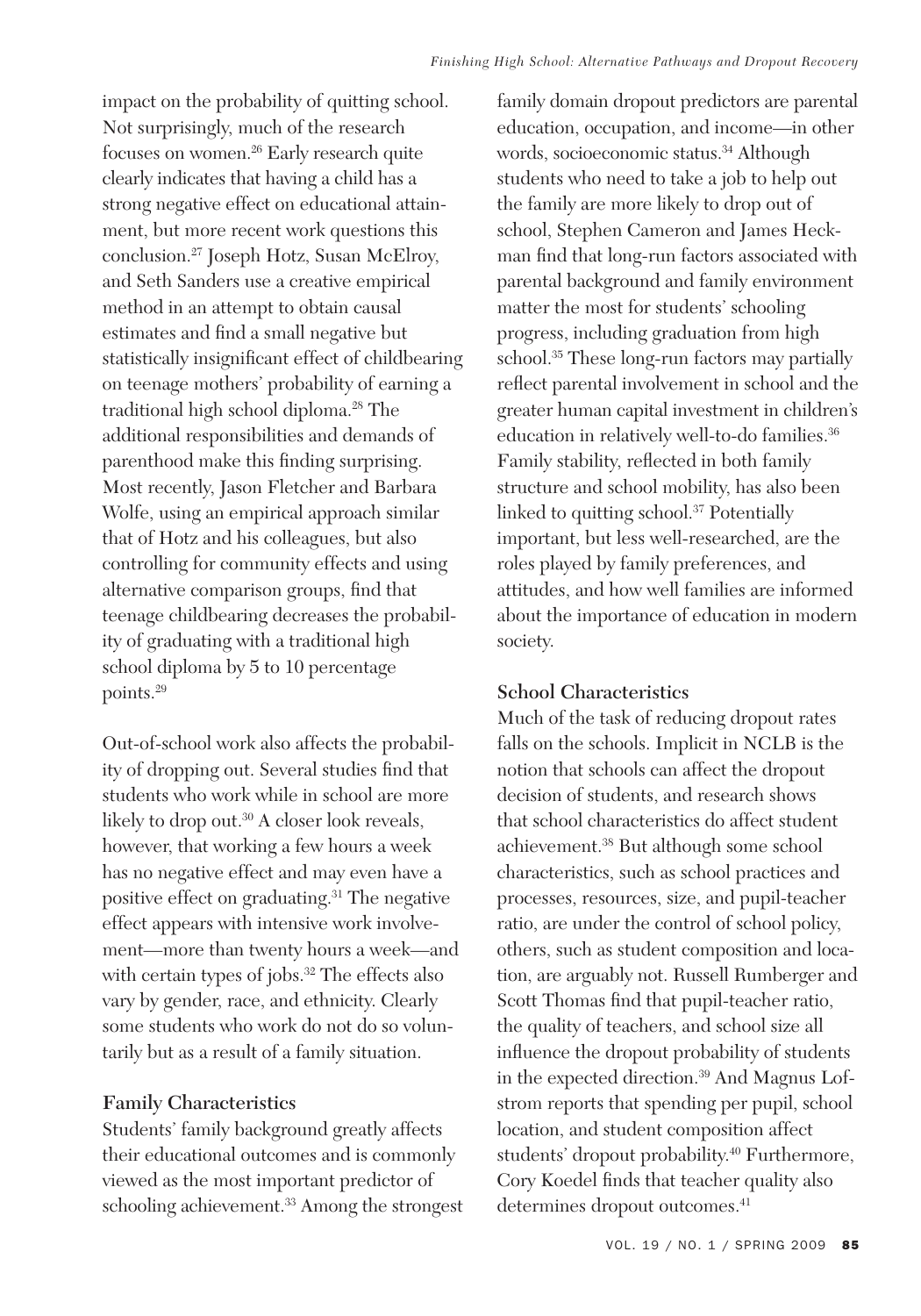# **Accountability and High-Stakes Exit Exams**

High-stakes exit exams are the tests that students must pass to graduate. These exams are controversial for a number of reasons, not least because they may lower high school completion rates, especially those of minority students. Existing research does not provide an entirely clear picture of the effect of high-stakes testing. Brian Jacob found that graduation tests appear to have no effect on the probability of dropping out of high school for the average student, but that they make it significantly more likely that the lowestperforming students, who are disproportionately minorities, will drop out.<sup>42</sup> The disproportionately negative effect on lowperforming students is also stressed by Thomas Dee and Brian Jacob.<sup>43</sup> Research is decidedly mixed. Several other studies indicate a more widespread negative effect of exit exams on high school completion rates.<sup>44</sup> But one study finds no link between exit exam requirements and high school completion, even for low-achieving students.45 Overall, most of the evidence suggests that exit exams may not be a graduation barrier for the average student, but that they are for disadvantaged and low-achieving students.

Clearly, of the many factors that affect students' decision to leave school, relatively few, including the economic situation of students' families, are easily affected directly by school policy. But the decision to drop out, once made, is highly costly both to the student and to society.

# **Costs of Dropping Out**

Every year more than a million children leave school without a traditional high school diploma. The costs associated are large, both for the student who drops out and for society as well. Because minority and lowincome students are significantly more likely than well-do-do white students to drop out of school, the individual costs fall unevenly across groups and ultimately affect important social issues, such as racial and ethnic education gaps, the income distribution, and health disparities.

# **Costs to the Individual**

The most obvious cost to failing to complete high school is lower expected lifetime earnings. In 2006, the median annual earnings of women without a high school diploma were \$13,255; those of men without a diploma were \$22,151.46 The median earnings of women and men with a diploma were, respectively, \$20,650 and \$31,715.47 The earnings of women who drop out are thus only about 65 percent of those of female high school graduates—an annual difference of \$7,395. The earnings of men who drop out are slightly less than 70 percent of those of men with diplomas—an annual difference of \$9,564.

Graduating from high school does not necessarily cause these earnings differences. Because students self-select into schooling levels by the way they perceive the lifetime benefits and costs to themselves of such schooling, it may be wrong to conclude that if a randomly selected individual dropout were to complete high school, his or her earnings would increase by these amounts. But after reviewing research attempting to obtain the causal effects of education on earnings, Cecilia Rouse concludes that "the basic 'cross-sectional' relationship (that is, the mean difference in income between those with and without high school degrees) is a fairly good approximation to the causal relationship." <sup>48</sup> In addition, Rouse shows that relative to high school graduates, dropouts have higher unemployment rates and lower employment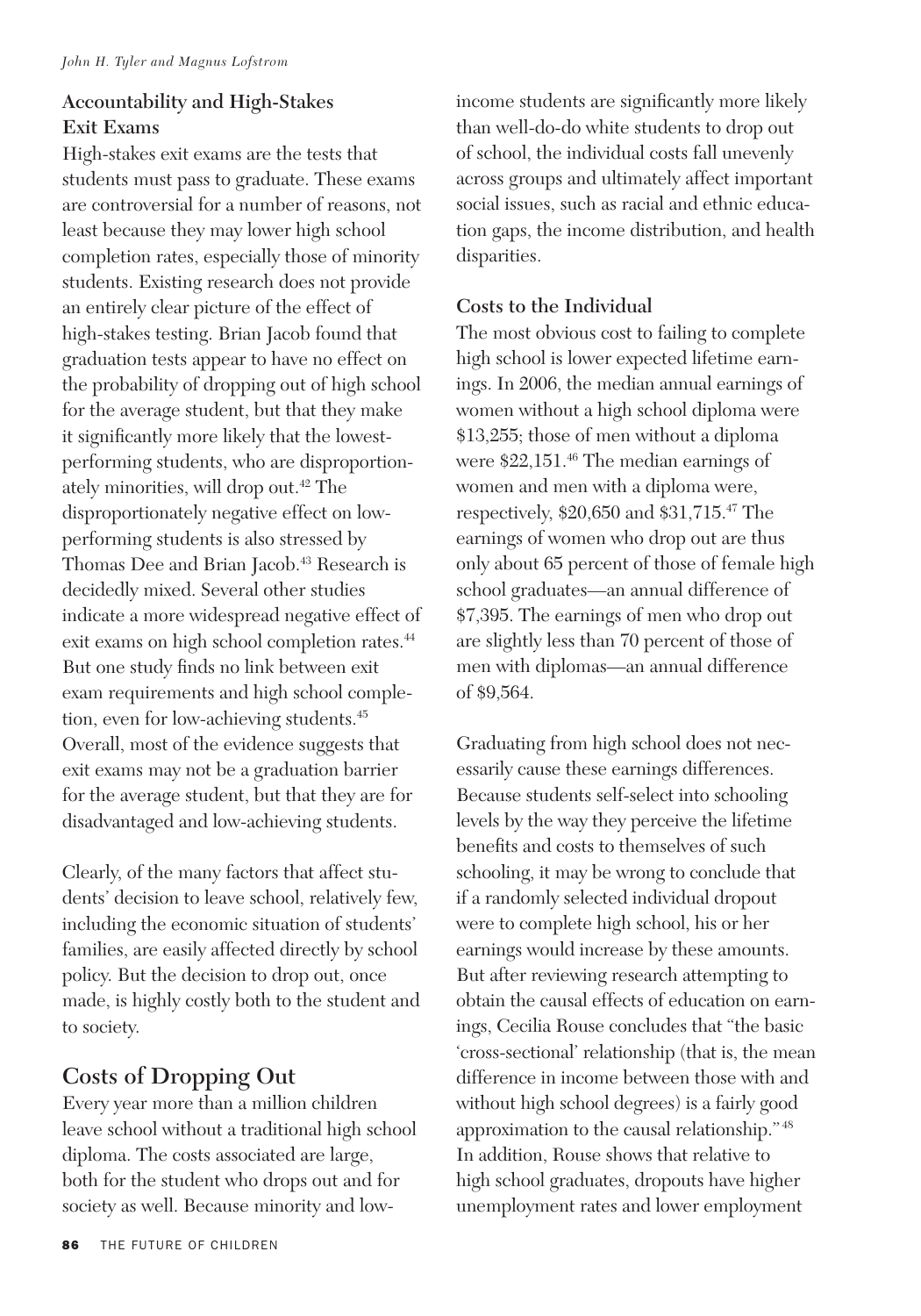rates. They also work fewer weeks each year.49 Because of these less favorable employment outcomes, the estimated lifetime earnings of dropouts are \$260,000 less than those of high school graduates. Rouse also shows that dropouts are less likely to benefit from employer-provided pension plans and health insurance.50

More education may also improve individuals' health in a causal manner. The observed link between low schooling levels, and poor health may be due to other factors, such as income, that are correlated with both schooling and health. Or it could be that the causal arrow runs in the other direction, with poor health preventing the full pursuit of higher schooling. David Cutler and Adriana Lleras-Muney find a clear relationship between education and health that cannot be entirely explained by labor market outcomes or family background and conclude that better health outcomes have to be included as one of the benefits of more education.<sup>51</sup> The flip side of this link, of course, is that poorer health and higher health spending are additional costs that dropouts face.

# **Costs to Society**

The costs of failing to graduate from high school are not limited to dropouts themselves, but also spill over to society. These social costs include lower tax revenues, greater public spending on public assistance and health care, and higher crime rates.

Because dropouts do not perform as well in the labor market as high school graduates, as measured by earnings, employment, and unemployment, they also do not contribute as much in terms of tax revenues. Rouse estimates that dropouts pay about 42 percent of what high school graduates pay in federal and state income taxes each year (\$1,600 and

\$3,800, respectively).52 Over a lifetime, Rouse estimates, the difference in the discounted present value of federal and state income tax revenues is about \$60,000.53 Given a cohort of 600,000 eighteen-year-old dropouts, these estimates suggest a yearly loss of \$36 billion in state and federal income taxes.

*Every year more than a million children leave school without a traditional high school diploma. The costs associated are large.*

Public assistance to dropouts is also out of proportion to their share of the population. Jane Waldfogel, Irwin Garfinkel, and Brendan Kelly report that nearly half of single mothers receiving Temporary Assistance for Needy Families (TANF) are high school dropouts and that 27 percent of all single mothers lacking a high school diploma receive TANF (17 percent of high school graduates with no further education).<sup>54</sup> Waldfogel and her colleagues estimate that single mothers with a high school education are 24 percent less likely to be on TANF than are those who are high school dropouts.<sup>55</sup> The authors also estimate that if all welfare recipients who were high school dropouts were high school graduates, welfare costs would fall some \$1.8 billion.<sup>56</sup> Public spending on health insurance is also estimated to be higher for dropouts. Peter Muennig estimates that over a lifetime, the discounted average public health insurance spending is \$35,000 for school dropouts, compared with \$27,000 for high school graduates.57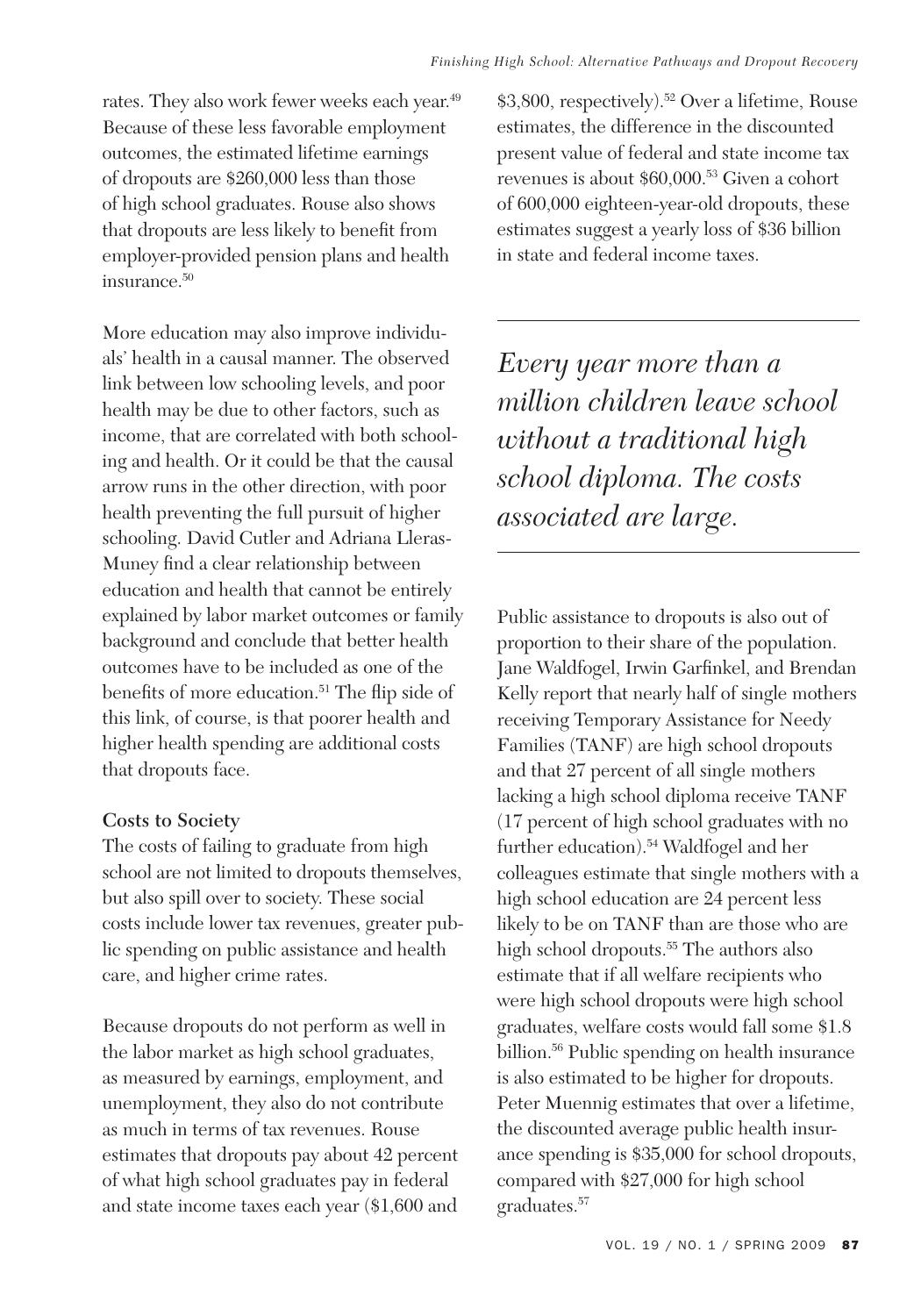Dropouts are also greatly overrepresented in U.S. prisons. The Bureau of Justice Statistics reports that 68 percent of the nation's state prison inmates are dropouts.<sup>58</sup> Dropouts constitute 62 percent of white inmates, 69 percent of black inmates, and 78 percent of Hispanic inmates. Although these figures represent strikingly strong relationships between education and crime, the extent of causality is unknown. For example, children who grow up in poor, inner-city neighborhoods are more likely both to drop out of school and to engage in criminal activities during the adolescent and post-adolescent years. It is clearly challenging to estimate the causal effect of education on criminal behavior.

In an influential study, Lance Lochner and Enrico Moretti find that education does causally affect individuals' propensities to engage in criminal activities, though with racial differences.59 Black male high school graduates are more than 3 percentage points less likely to be incarcerated than black dropouts; the share for white males is less than 1 percentage point. Lochner and Moretti also estimate the effect of schooling on different types of crime. They find that, on average, one additional year of schooling will reduce the murder and assault rate by close to 30 percent, motor vehicle theft by 20 percent, arson by 13 percent, and burglary and larceny by about 6 percent. They find no significant negative effect on robbery and rape.<sup>60</sup> Their findings indicate that a 1 percent increase in male high school graduation rates could save as much as \$1.4 billion a year, or up to \$2,100 for each additional male high school graduate.

Students who drop out may also be less effective at parenting and may participate less often and less effectively in the nation's democratic processes. To date there is little research on these costs of school dropout.

The discussion so far has dealt only with the costs—individual and social—associated with dropping out. A full social cost-benefit analysis would include potential social benefits associated with having students leave school early, such as lower public spending on education. It could also be that relatively high dropout rates improve the education of students who remain in school, especially if the dropouts were students who commanded much teacher time and energy. But almost certainly the high individual and societal costs associated with dropping out make it very hard to come up with a plausible scenario where the "benefits" of dropping out outweigh the costs.

# **Dropout Prevention**

The high costs associated with dropping out make clear the need for programs to help students stay in school. The Dropout Prevention Center/Network lists hundreds of dropoutprevention programs in its online database of "model programs." <sup>61</sup> Only relatively few of these programs, however, have been rigorously evaluated for effectiveness. Even fewer have proved effective in achieving this goal. As Mark Dynarski and Philip Gleason write in a report on dropout-prevention programs, "Dropping out is as hard to prevent as it is easy to do." 62 Based on the evidence, one might add that it is equally hard to identify confidently the programs that are effective.

In what follows, we group dropout-prevention interventions into two categories. The first is interventions that set dropout prevention as the primary goal and that target specific students or groups of students. The second is interventions that have a broader goal than dropout prevention and a broader target audience than "at-risk" students, but that, nevertheless, aim to lower dropout rates. The first category embraces programs in the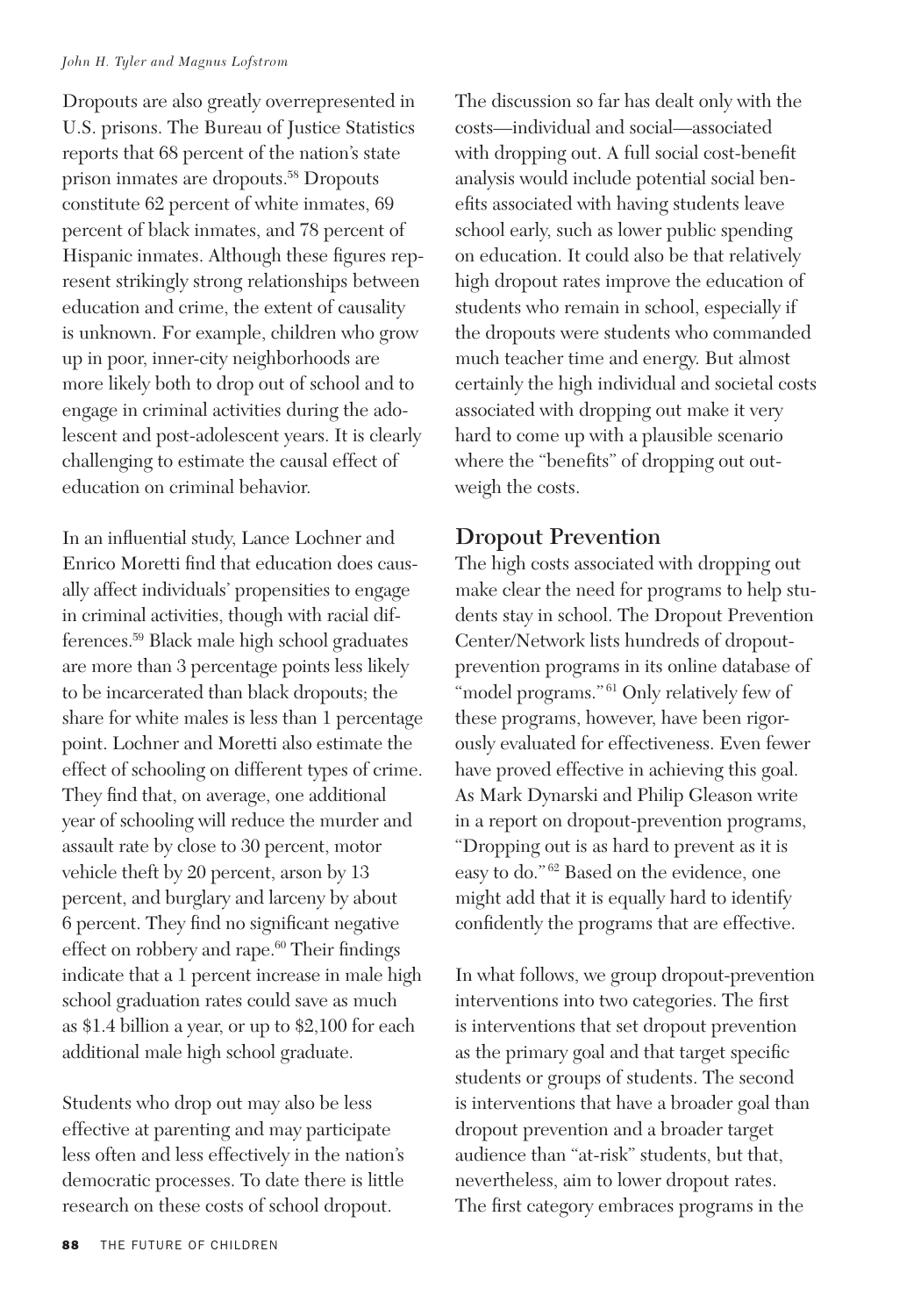regular school or in the community, alternative schools for at-risk students, and smaller learning communities that tend to fit the "school-within-a-school" model and that target at-risk students. The second, broader category includes school restructuring or school reform models. Broadly stated, programs in both categories aim to lower dropout rates through one or more of four mechanisms: increasing school attendance, increasing student school engagement and learning, building student self-esteem, and helping students cope with the challenges and problems that contribute to the likelihood of dropping out.

To date, relatively few evaluations of dropout-prevention interventions could be considered rigorous. One of the largest rigorously conducted evaluations was a late 1990s study of twenty-one different interventions, each funded by the U.S. Department of Education's School Dropout Demonstration Assistance Program (SDDAP). In addition to the SDDAP evaluations, a second source of evidence on the efficacy of dropoutprevention interventions can be found in the Department of Education's What Works Clearinghouse (WWC), which reviews and synthesizes studies of a wide variety of education interventions. The combined findings of the SDDAP evaluation and the WWC synthesis of dropout-prevention programs leave one less than sanguine about the knowledge base about how to lower dropout rates.

The SDDAP evaluation, conducted by Mathematica Policy Research, Inc., included both targeted and broadly defined dropoutprevention efforts. Targeted interventions were usually evaluated through randomized, controlled experiments, while the evaluations of the school-restructuring efforts were quasi-experimental and used observationally similar schools as the comparison group for

SDDAP schools. The evaluation looked at sixteen targeted interventions and five school-restructuring projects. Eight of the interventions took place at the middle school level. Two of the targeted interventions at the high school level were community-based programs aimed at helping students who had already left school acquire a GED.

The key finding from the SDDAP evaluations is that "most programs made almost no difference in preventing dropping out *in general.*" 63 Some SDDAP programs did make a difference on some outcomes, and we will take a closer look at one of the more successful programs. One of the more consistent positive findings in the SDDAP evaluations, however, involves programs to increase GED acquisition among students who have already left school. Although increasing the GED attainment rate of school dropouts may be a laudable outcome, it seems less clear that it should be considered as successful dropout *prevention*.

The picture is hardly any brighter when it comes to findings of the What Works Clearinghouse. To date, the first-wave WWC review of dropout-prevention programs has looked at fifty-nine studies of sixteen programs.64 From this group, ten of the programs had undergone evaluations that were rigorous enough to make it possible to reach firm conclusions about program effectiveness.65 These ten programs include a wide range of interventions: counseling and monitoring, school restructuring and curriculum redesign, financial incentives for students and families, and community services designed to mitigate factors that can negatively affect school achievement and success.66

Of the ten programs, five showed promise in reducing dropout rates.<sup>67</sup> Two of the five-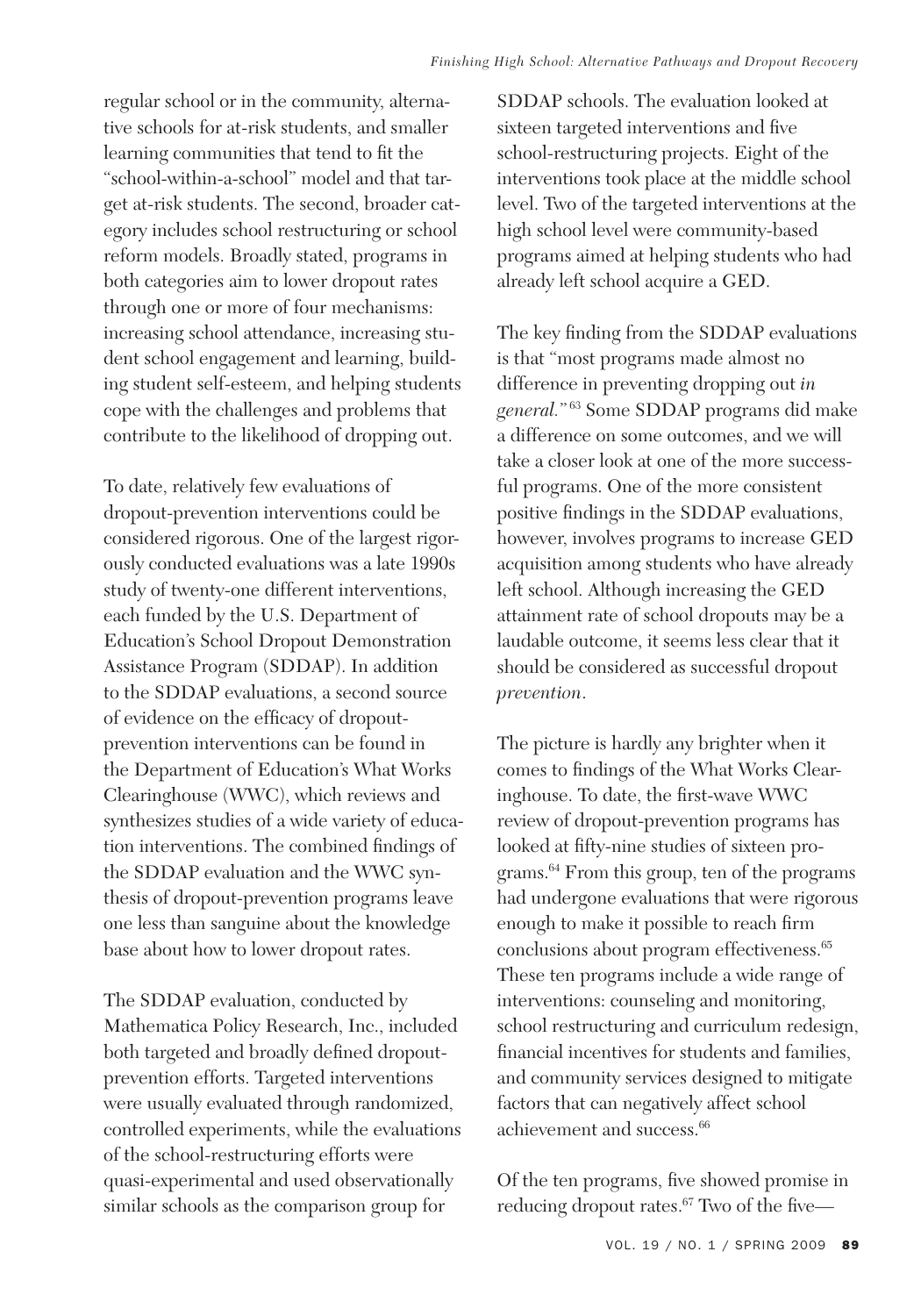Achievement for Latinos through Academic Success (ALAS) and High School Redirection—are no longer active. ALAS, a pilot program launched in San Diego during the early 1990s, was designed to address student, school, family, and community factors that affect dropping out. At the end of the ninth grade, 98 percent of the students who were randomly assigned to the ALAS program were still enrolled, compared with 83 percent of the students in the non-ALAS control group.68 Meanwhile, three years after random assignment, 43 percent of the students assigned to the High School Redirection program—an alternative high school program for students considered at risk—had dropped out, compared with 53 percent of the randomly assigned control group.69

The three remaining positive programs represent three distinct approaches to dropout prevention. One, Check & Connect, is a relatively intensive program for (mostly) high school students; a second, Career Academies, fits the school-within-a-school model; a third, Talent Development High Schools, is best described as whole-school reform. We discuss each in turn.

# **A Dropout-Prevention Program: Check & Connect**

The Check & Connect 70 model, developed through a partnership between the University of Minnesota, local public schools, and local community service organizations, was originally funded by the Department of Education. The Check & Connect model "was initially developed for urban middle school students with learning and behavioral challenges and was designed to promote students' engagement with school and learning, and to reduce and prevent dropping out. The model is currently being replicated and field-tested for youth with and without disabilities in

grades K–12 in urban and suburban communities." 71 Broadly speaking, Check & Connect works with and coordinates services among the student, family, school, and community to help the student succeed and stay in school.

The signature feature of Check & Connect is the assignment of a "monitor" to each student in the program to be the student's mentor and case worker. In the Check component, the monitor continually assesses the student's school performance, including attendance, behavior, and academics. Monitors are trained to follow up quickly at the first sign that a student is struggling in any of these areas. The Connect component combines individualized attention to the student with the coordination of services and information about the student across school personnel, family, and community service providers. The program carries a minimum two-year commitment to students and families, including the promise and ability to follow highly mobile youth from school to school so that students do not lose services when they move from their original program site.

In two separate experimental evaluations, Check & Connect showed positive effects on staying in school and progressing through school. One study showed that ninth-grade students enrolled in Check & Connect were substantially less likely than control group members to have dropped out of school by the end of the year—9 percent compared with 30 percent. Another study showed that by the expected graduation year, 39 percent of students in the Check & Connect treatment group had dropped out of school compared with 58 percent of the control group. The high dropout rate associated with both groups indicates the level of dropout risk present in the population targeted by Check & Connect. The cost of implementing the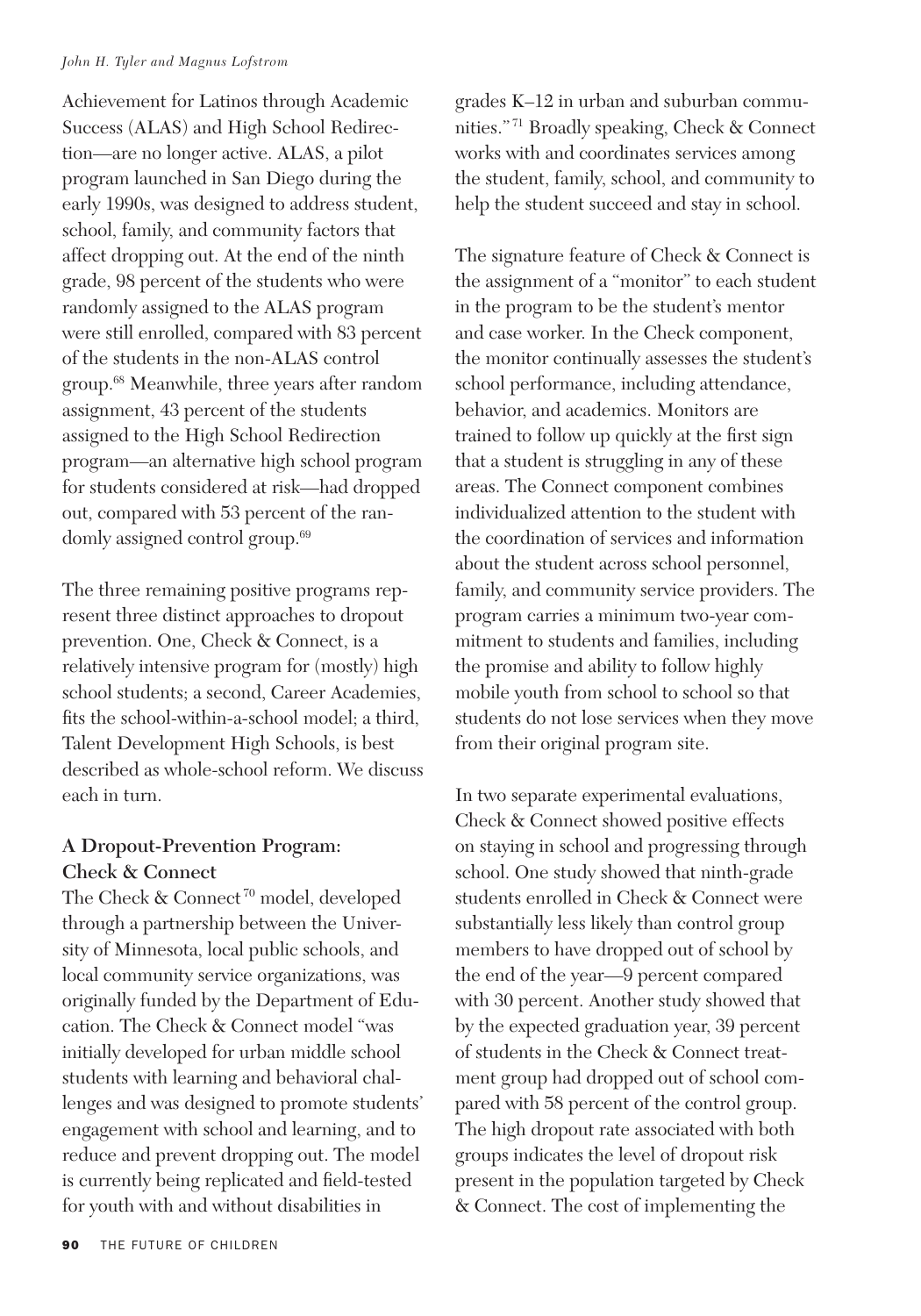Check & Connect model was about \$1,400 per student during the 2001–02 school year.72

# **The School-within-a-School Model: Career Academies**

Career academies are another intervention that rigorous evidence shows effective in lowering dropout rates, at least for students most at risk of dropping out.73 The career academy model has three key features. First, it is organized as a school-within-a-school: students in a smaller and more personal learning atmosphere stay with the same teachers over the three or four years of high school. Second, it includes both academic and vocational coursework, with the two integrated in the curriculum and in pedagogy. And, third, it uses partnerships between the academy and local employers to build links between school and work and to provide students with career and work-based learning opportunities.

Begun in the 1970s, the career academy model has both evolved in concept and grown in numbers over time. Today some 1,500 career academies nationwide serve a much wider set of students than the "vocational ed" students who were seen as the original constituents of the academies.

The most important study of career academies is an experimental evaluation of more than 1,700 students who applied for admission to one of nine career academies across the nation. The study found that among high-risk youth, the career academies reduced the baseline dropout rate of 32 percent by 11 percentage points and that in the students' projected twelfth-grade year, 40 percent of the high-risk academy students had earned enough credits to graduate compared with only 26 percent of the high-risk students in the control group.74 The best cost estimates are that in 2004 the per-pupil cost of

educating a student in a career academy was \$600 more than the average per-pupil cost of non-academy students.75

# **High School Reform Models: Talent Development High Schools**

High school reform models do not usually state "dropout prevention" as the sole objective for school restructuring. Nevertheless, these reform models often have goals related to dropout prevention, in particular increasing students' school engagement and academic achievement. Common components of many reform models include: reorganizing schools into smaller "learning communities"; focusing instruction and curricula on careers or on intensive or high-level English and math instruction, or both; increasing family involvement; and sometimes focusing on a college preparatory curriculum for everyone.

Many different reform models have been tried over the years, most without rigorous evidence of success. One exception is Talent Development High Schools (TDHS), a reform model for large high schools that face persistent problems with student attendance, behavior, performance, and dropout rates. The model, developed at Johns Hopkins University, calls for schools to reorganize into small learning communities that feature a curriculum designed to prepare all students for high-level English and math courses, along with measures to increase parent and community involvement in the school. Begun as a partnership between Johns Hopkins and a high school in Baltimore, the TDHS program now includes schools in forty-three districts in fifteen states across the nation.<sup>76</sup> The added cost is about \$350 per student per year.77

A research design that followed twenty cohorts of ninth graders for up to four years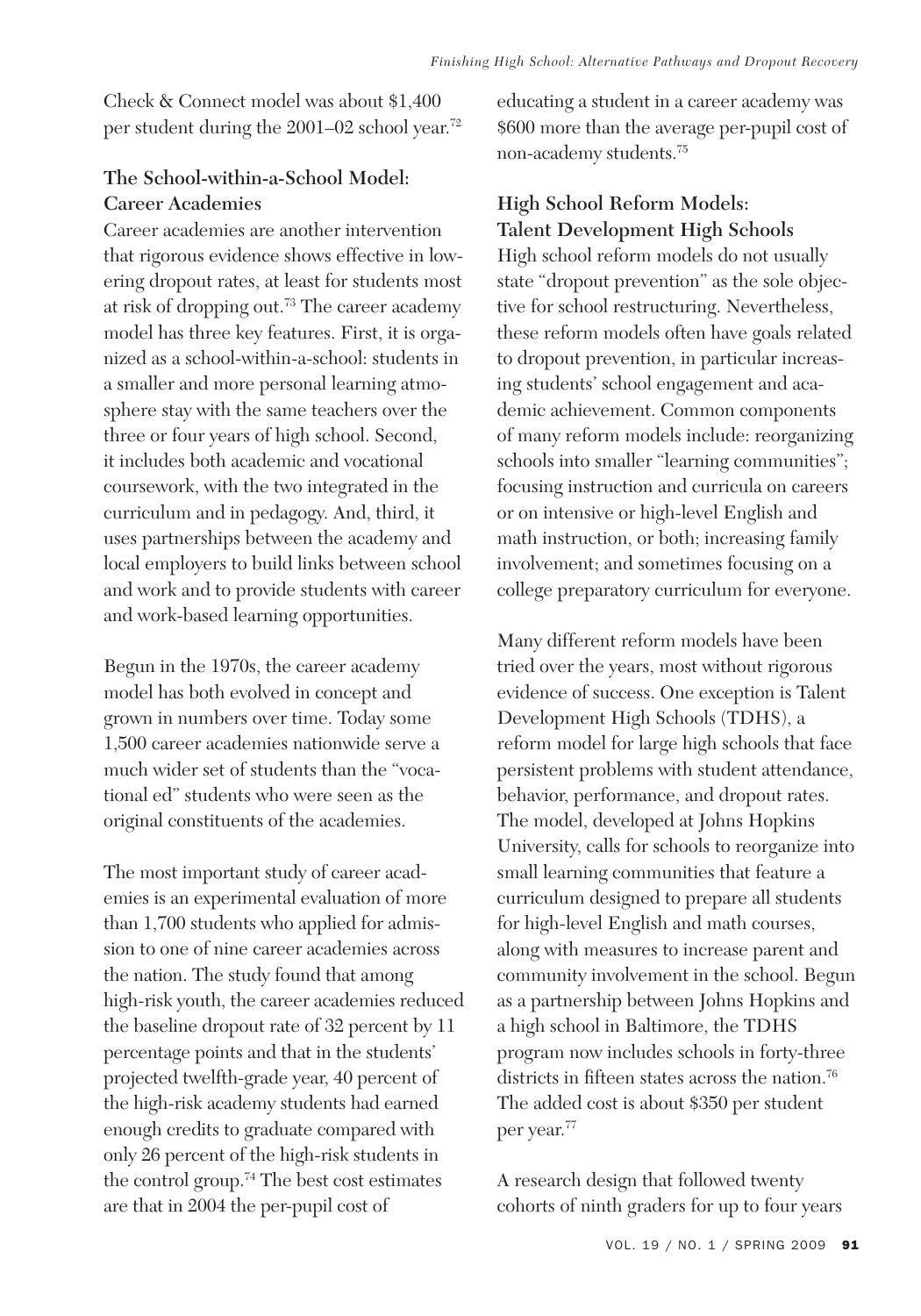in high school in Philadelphia found that 68 percent of the students in TDHS schools were promoted to tenth grade compared with 60 percent of the comparison group.78 These positive TDHS findings are notable as it has been hard for high school restructuring efforts to document positive results on outcomes of interest, including keeping students in school. At the same time, the findings should probably be viewed with some caution because they are based on a quasi-experimental research design.

### **Other Programs**

As noted, there are many, many dropoutprevention programs, most of which are "stand alone" programs and many of which are much larger than either ALAS or Check & Connect. As examples, the Valued Youth Program served 108 schools in twenty-four cities in the United States and Brazil during 2002–03, along with an unknown number of schools in Great Britain; the Teen Outreach Program served more than 13,000 students across sixteen states during the 2001–02 school year.79 These and other larger-scale programs, however, have not been rigorously evaluated, and thus in spite of their apparent popularity, their effectiveness in reducing dropout rates remains unknown.

One program that has been rigorously evaluated through random assignment is the Quantum Opportunities Program (QOP). An intensive and relatively expensive program that offers comprehensive services that begin in the ninth grade, QOP can last for up to five years, providing services even after a student drops out. In six of seven QOP demonstration sites, the cost of the program ranged from \$22,000 to \$28,000 per enrollee (in 2006 dollars) over the full five years of the demonstration, and labor costs in another QOP demonstration site made the program

there even more expensive. In spite of the high costs and intensive nature of the QOP model, experimental evaluations do not offer evidence that QOP participants were more likely to advance in or complete school than were the control group non-participants.<sup>80</sup> These examples suggest that one cannot use a program's popularity or size, cost, or even intensity as evidence of effectiveness.<sup>81</sup>

*Although common risk factors are important in helping to identify potential dropouts, they are relatively inefficient predictors of who will in fact drop out.*

### **Summary**

An examination of the dropout-prevention interventions that show measurable results shines some light on what it likely takes to reduce a student's chance of dropping out. Successful programs have some or most of five elements in common. The first element is close mentoring and monitoring of students. With restructuring models, this mentoring occurs as part of the movement to smaller schools or to school-within-a-school models. The normally high adult-student ratio in a smaller learning environment would have to be higher still to reach the level of monitoring found, for example, in Check & Connect. In the High School Redirection model, teachers are encouraged to serve as mentors as well as instructors, and classes are kept small to foster high levels of individual attention. The second element is case management of individual students. Again,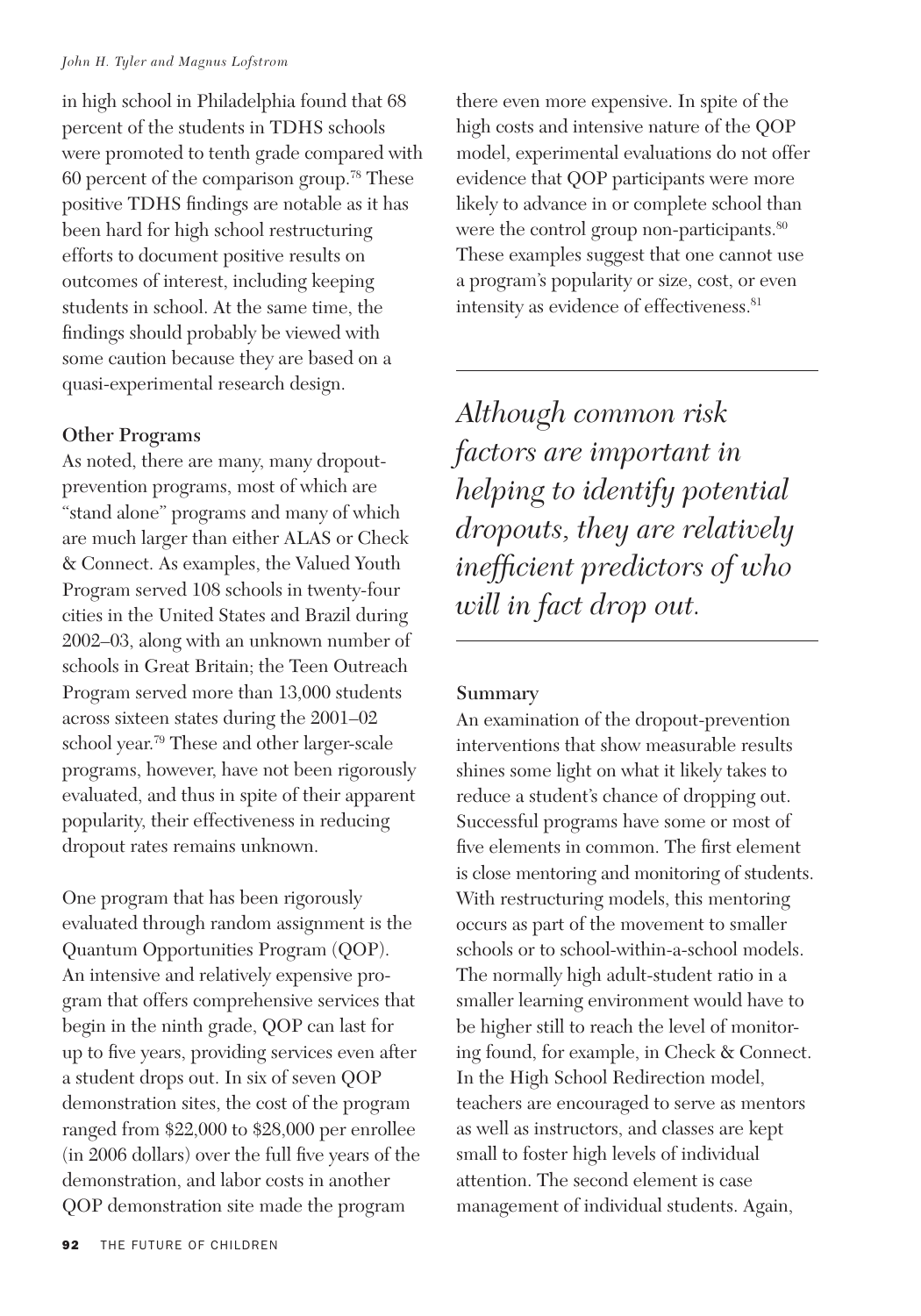case management is most likely to happen in a restructuring model with a movement to a smaller learning community. The remaining three elements are family outreach; curricular reforms that focus either on a careeroriented or experiential approach or an emphasis on gaining proficiency in English and math, or both; and attention to a student's out-of-school problems that can affect attendance, behavior, and performance.

In closing, we note one complication in designing and implementing dropoutprevention programs. Namely, although common risk factors are important in helping to identify potential dropouts, they are relatively inefficient predictors of who will in fact drop out.<sup>82</sup> For example, the risk factors that best predict dropout for high school students are high absenteeism, being over-age by two years, having low grades, and having a child. Using these factors should help identify a group of students with the highest probability of dropping out. Mark Dynarski and Philip Gleason found that these factors would in fact identify a group where one in three students would actually drop out. Although this rate is higher than the baseline 15 percent dropout rate that Dynarski and Gleason find based on the full sample of high school students, one could still question the use of these predictors to assign students to dropout-prevention programs. After all, a program serving students based on these predictors would serve many students who would not need the services and would fail to serve many students who would need them.<sup>83</sup> Because most programs use a common set of risk factors to target students for intervention, Dynarski and Gleason's work helps to explain why so few programs show positive results, and it challenges program designers and practitioners to develop better ways to identify potential dropouts.

# **Second-Chance Programs**

Many national education systems around the world tend to channel students into particular pathways at an early age, with few opportunities for mid-course corrections. In contrast, the decentralized U.S. system has relatively porous boundaries between different "paths" through the system and, in particular, tends to offer "second-chance" options that can allow for mid-course corrections. We now look at the second-chance options for students who have made the dropout decision.

As measured by sheer numbers, the most important second-chance option for dropouts is, by far, the GED program. Conceived and developed in the late 1940s as a way to certify that returning World War II veterans who had left their high school classrooms to serve in the war were ready for college or the labor market, the program has grown from 50,000 test takers in 1955 to about 670,000 individuals who attempted the exams in 2007.84

As noted, GED holders do not fare as well as regular high school graduates in the labor market, and they get much less postsecondary education. What do these findings say about the GED as a second-chance option for dropouts? The answer is that it depends on the skills that are in place when one drops out of school. For an academically able student who leaves school with a solid set of basic cognitive skills, there is little advantage to acquiring a GED *except* to move into postsecondary education.<sup>85</sup> Because the academically able person can probably pass the GED exams with little extra effort or preparation, the GED is unlikely to lead to extra human capital accumulation.

On the other hand, for a person who leaves school with poor reading, writing, or math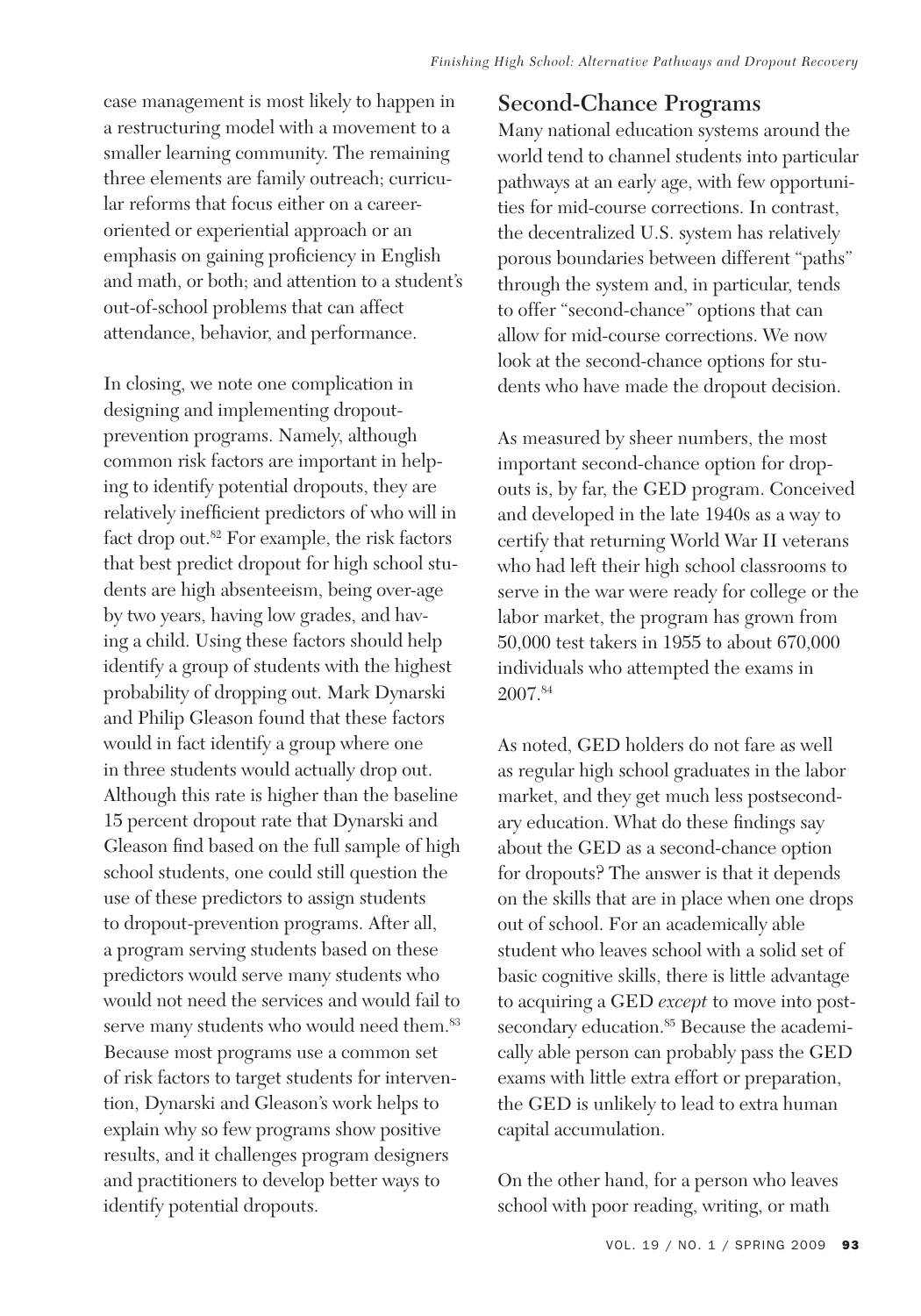skills, it may take substantial work and time to improve these skills enough to pass the exams. For such a person, pursuing a GED could increase marketable skills, making the GED a valuable second-chance option. To the extent that the market rewards these skills, such students could expect better labor market outcomes.86

Although the GED is the preeminent second-chance option, students who have left school also have opportunities to get a regular high school diploma, typically in an alternative school operated by the school district. These alternative schools structure coursework and class time to better accommodate the work schedules and parenting responsibilities of students who have left or are contemplating leaving school.

In New York, for example, thirty "transfer high schools" in the 2007–08 school year served some 9,000 students. These alternative schools, which operate out of the Office of Multiple Pathways to Graduation in the New York City Department of Education, are designed for students who are "over-age and under-credited or have dropped out of school."<sup>87</sup> As this target population shows, the line between dropout prevention and second-chance option is not always distinctly drawn: some programs and schools serve both purposes.

A second alternative school option in New York is the Young Adult Borough Centers (YABC), evening academic programs for students "who might be considering dropping out because they are behind or because they have adult responsibilities that make attending school in the daytime difficult." 88 In the 2007–08 school year, twenty-two YABCs served about 5,500 students. When students earn all required credits and pass all required

exams, they are awarded a diploma from their regular high school.89

New York's transfer high schools and YACBs, like most other alternative school programs such as Chicago's Evening High School Program, try to address dropout risk factors that are more difficult for more traditional high schools to address. Alternative schools tend to be smaller and to have lower studentteacher ratios. They try to offer a more individualized and personalized education experience, and they are often characterized by flexible course scheduling or non-traditional school hours, or both. These schools also tend to offer more support programs for students, such as child care for teen parents, and they often focus on connections to college or work, or both. Although alternative high schools are increasingly seen as an important tool for both dropout prevention and dropout "recovery," researchers as yet know little about how well these schools achieve stated goals.

There are two other routes to a high school diploma for students who have dropped out of school. One requires the student to earn the necessary high school credits that were lacking when he or she left school. These credit-earning programs are often delivered by community-based organizations that have an agreement with a sanctioned diplomagranting organization such as the local school district or with the state department of education. No hard data exist on the numbers of students who receive a high school diploma by going back and earning the necessary credits.

A second route to a high school diploma for school dropouts is through programs that allow individuals to demonstrate that they have high school–level skills. Although some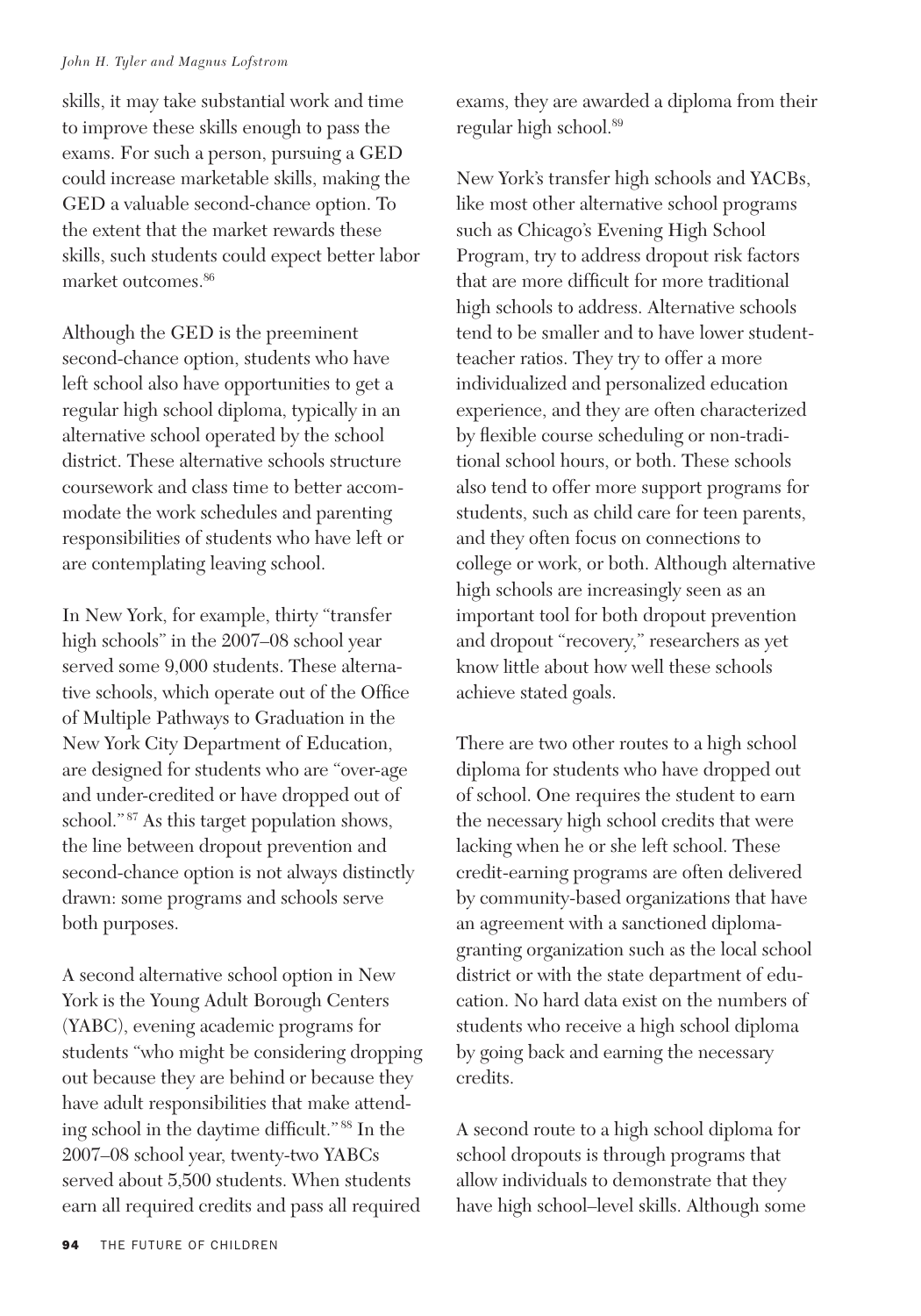states have developed and offer a diploma program that relies on demonstration, a national program has been in existence since 1979. Students in the National External Diploma Program (NEDP) demonstrate their high school–level skills by "applying their life experiences in real-life situations." <sup>90</sup> When an NEDP assessor certifies that the applicant has met benchmark skill levels, the cooperating school district awards a high school diploma. This alternative high school diploma program is as yet a very minor part of the second-chance landscape; only 1,700 people nationwide earned a high school diploma through the NEDP program in 2006–07.91

In terms of both human capital accumulation and education credentialing, the nation's community colleges provide another secondchance option for dropouts. Most community colleges have an open-enrollment policy combined with placement exams that determine whether applicants are ready for postsecondary education credit programs or whether they first need to complete remediation courses to raise their skill levels. Open admission policies, combined with relatively low tuition and an array of remedial courses, make community colleges a potentially viable second-chance option for school dropouts who wish to move directly into postsecondary education.

Of course many dropouts may well need more from a second-chance program than human capital accumulation or education credentialing. Given the many different factors that are often associated with the dropout decision, dropouts often need help with non-academic issues to get their life back on track. Since most program evaluation studies have focused on the effectiveness of programs in reducing dropout rates or

improving educational attainment or labor market outcomes, researchers have little information on how existing programs achieve these goals by improving the overall quality of life of dropouts.

# **Conclusion**

In a world in which education is becoming ever more important, finding solutions to the dropout problem is one of the most pressing issues facing America's high schools. A first step on this path is to accumulate data that will allow for a more accurate depiction of the dropout problem. Most states now have data systems in place that assign unique identification numbers to public school students. These student IDs can be used to link students to school enrollment and graduation data, providing a way to produce accurate enrollment and graduation statistics for students who remain in public schools in the state. These state-by-state systems rarely allow the accurate tracking of a student who leaves a school in one state to re-enroll in another state—a problem given the relatively high dropout rates associated with student mobility. At the same time, states are still likely to be able to obtain rather accurate graduation and dropout statistics because the prevalence of across-state moves for schoolleaving-age students is relatively low. The ideal solution would be a national student identifier akin to Social Security numbers that would allow for dropout statistics from the national to the state to the individual school level.

Even if the United States were to move to a national student ID system, it would still be necessary to settle on how the GED credential should be viewed in computing dropout statistics. Should students who are enrolled in high school in a GED Option program be counted in enrollment statistics?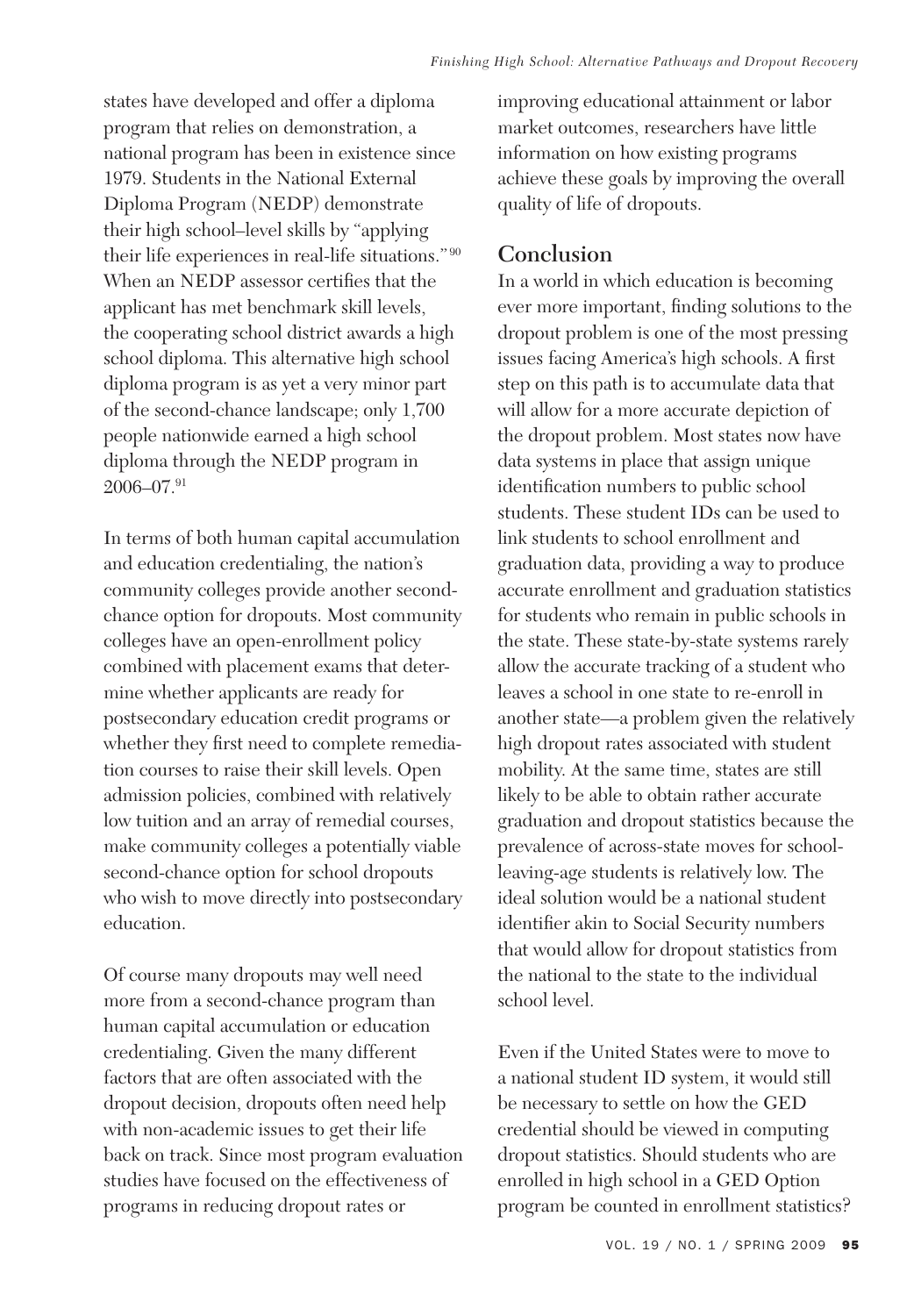Should students in these programs who get their GED while still enrolled in high school be counted as high school graduates or as dropouts or as partially-weighted high school graduates? How should students who drop out of school and obtain out-of-school GEDs "on time" for their graduation cohort be counted when it comes to computing dropout rates? Given the many students who obtain a GED, answers to these questions will have a large effect on ultimate dropout statistics. Given the evidence indicating that dropouts with the GED credential do not do as well in the labor market, or pursue postsecondary schooling to the same extent, as traditional high school graduates, treating GED holders as equivalent to high school graduates seems inappropriate.<sup>92</sup>

Finally, what is to be done to lower dropout rates and increase high school graduation rates? The research base for answering this question is woefully inadequate. Although hundreds of dropout-prevention programs exist, from small, discrete programs to whole-school reform models, little hard evidence reveals what does and does not work to decrease the probability of dropping out. The direction for future research is thus clear: more rigorous studies of dropout-prevention strategies are needed. Studies that take advantage of lottery assignment mechanisms in programs that tend to have more applicants than places can produce powerful results that can withstand scrutiny. Likewise, pilot programs can often be designed to generate a rigorous and convincing evaluation, as did the previously discussed ALAS program in San Diego.

Increasing the minimum school-leaving age is another possible, partial, policy solution to the dropout problem. States vary both in minimum school-leaving age, between sixteen and eighteen, and in the extent to which they offer exemptions to the rule based on, for example, parental consent or student-related work reasons, or both.<sup>93</sup> Research has quite consistently shown that students in states with a higher school-leaving age stay in school longer.94 But before concluding that all states should raise to eighteen the age at which students may legally leave school, it is necessary to recognize that the most recent research indicates that raising the minimum drop-out age above sixteen will not fix the dropout problem. Philip Oreopoulos estimates that such a change would decrease the dropout rate about 1.4 percentage points.<sup>95</sup> He also finds that enforcing the school-leaving age is a factor and recommends that "if states are serious about lowering dropout rates through compulsory schooling, they need to better enforce these laws." Overall, minimum school-leaving-age policies appear to be a tool that, used properly, can have some, but not a large, effect on dropout rates.

Although researchers have much to learn about which dropout-prevention programs work, they do know that trying to keep students in school is not cheap. They have also learned, however, that the costs to society of each student who fails to graduate from high school are high. What lies ahead is learning not only how to keep students in school, but also how to muster the public will to fund and support programs that are proven effective in doing so.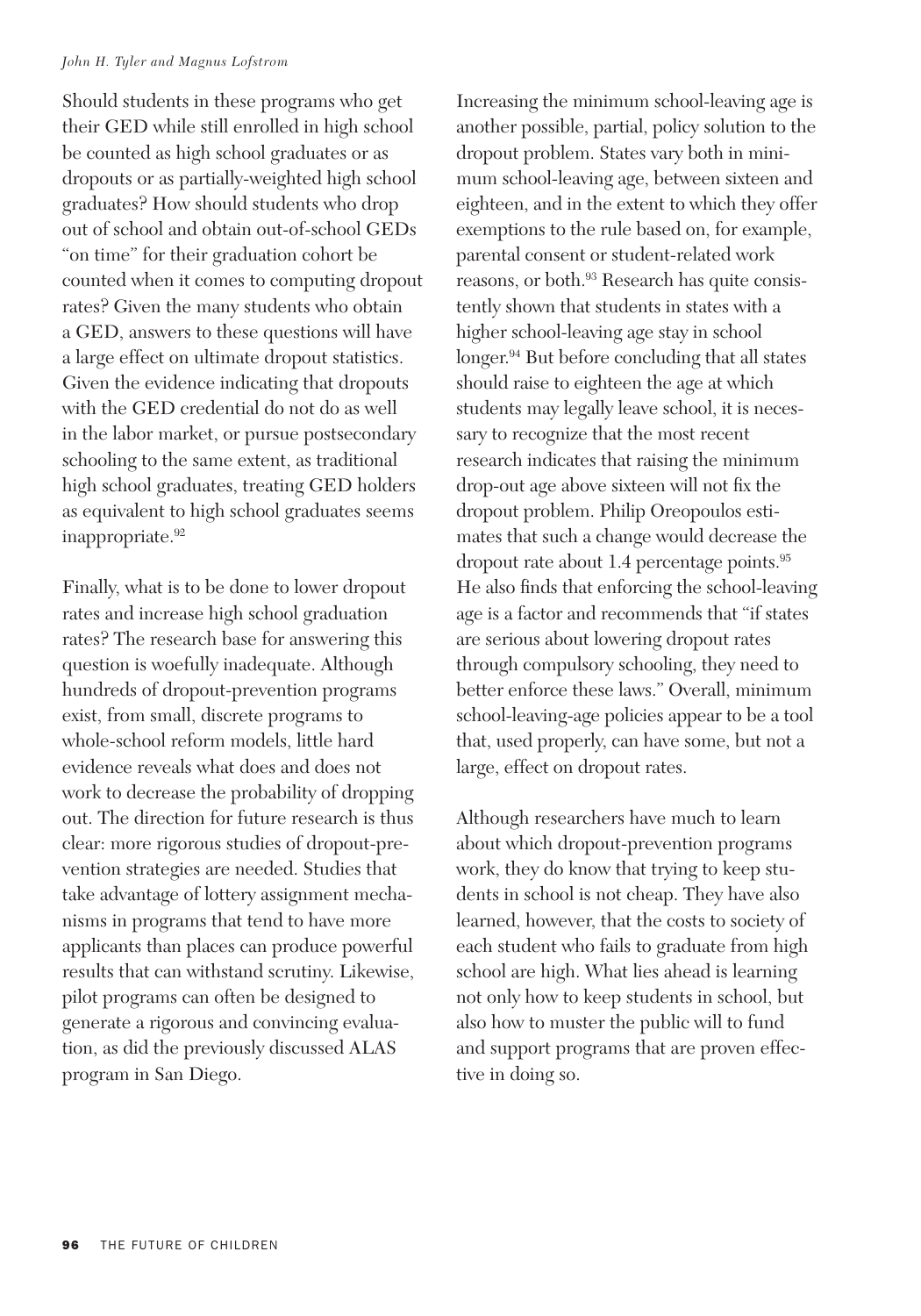# **Endnotes**

- 1. Claudia Goldin, "The Human Capital Century and American Leadership: Virtues of the Past," *Journal of Economic History* 61 (2001): 263–92.
- 2. D. P. Gardner and others, "A Nation at Risk: The Imperative for Educational Reform. An Open Letter to the American People. A Report to the Nation and the Secretary of Education" (Washington: National Commission on Excellence in Education, 1983).
- 3. John M. Bridgeland, John J. DiIulio Jr., and Karen Burke Morison, "The Silent Epidemic: Perspectives of High School Dropouts," Report by Civic Enterprises (2006).
- 4. Note also that in neither the event nor the status dropout rate are GED holders counted as dropouts.
- 5. Stephen V. Cameron and James J. Heckman, "The Nonequivalence of High School Equivalents," *Journal of Labor Economics* 11, no. 1 (1993): 1–47; David Boesel, Nabeel Alsalam, and Thomas M. Smith, "Educational and Labor Market Performance of GED Recipients" (Washington: Office of Educational Research and Improvement, Department of Education, 1998); Richard J. Murnane, John B. Willett, and John H. Tyler, "Who Benefits from a GED? Evidence from High School and Beyond," *Review of Economics and Statistics* 82, no. 1 (2000): 23–37; John H. Tyler, "The Economic Benefits of the GED: Lessons from Recent Research," *Review of Educational Research* 73, no. 3 (2003): 369–403; John H. Tyler and Magnus Lofstrom, "Is the GED an Effective Route to Postsecondary Education for School Dropouts?" Working Paper 13816 (Cambridge, Mass.: National Bureau of Economic Research, 2008); John H. Tyler, Richard J. Murnane, and John B. Willett, "Who Benefits from a GED? Evidence for Females from High School and Beyond," *Economics of Education Review* 22, no. 3 (2003): 237–47.
- 6. This is not to say that the GED does not improve labor market and schooling outcomes of GED-credentialed dropouts compared to non-credentialed dropouts. Existing research indicates that some dropouts benefit in the labor market from obtaining the GED credential; see, for example, Murnane, Willett, and Tyler, "Who Benefits from a GED?" (see note 5), and many postsecondary education institutions require some type of "certification," such as the GED, for admission.
- 7. Duncan Chaplin, "GEDs for Teenagers: Are There Unintended Consequences?" (Washington: Urban Institute, 1999); Dean Lillard, "Do General Educational Development Certificate Policies Induce Youth out of High School?" unpublished manuscript, Cornell University, Ithaca, N.Y, 2001; James J. Heckman, Paul A. LaFontaine, and Pedro L. Rodriguez, "Taking the Easy Way Out: How the GED Testing Program Induces Students to Drop Out," Working Paper 14044 (Cambridge, Mass.: National Bureau of Economic Research, 2008).
- 8. Virginia Department of Education, "Board of Education Agenda Item" (www.doe.virginia.gov/boe/meetings/ 2008/01\_jan/agenda\_items/item\_d.pdf. [July 1, 2008]).
- 9. GED Testing Service, *Policies and Procedures Manual* (Washington: General Educational Development Testing Service, 2008).
- 10. GED Testing Service, "Uses of the GED Tests with Students Enrolled in Traditional Accredited Secondary Schools," unpublished discussion paper, 1998. The twelve states are Alabama, Florida, Kentucky, Louisiana, Mississippi, Missouri, New Hampshire, Oregon, Tennessee, Texas, Virginia, and Wisconsin (personal communication from Margaret Patterson, director of research and psychometrics, GED Testing Service,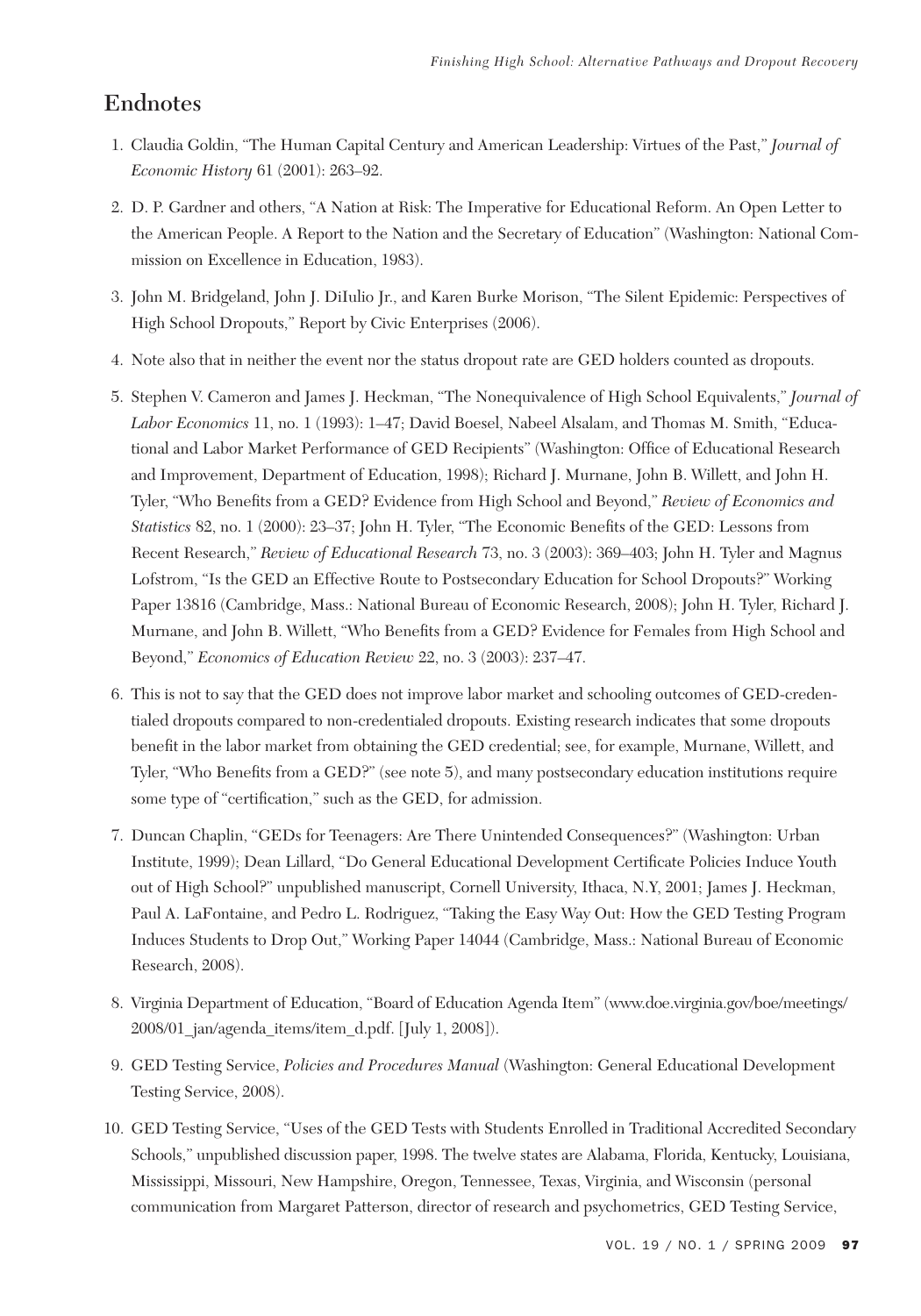2008). In addition to being behind in graduation credits, there are other state-specific criteria that students must meet to be eligible for the GED Option program.

- 11. In certain states there are circumstances under which an individual in a GED Option program will actually receive a high school diploma.
- 12. Fulton, Missouri, Public Schools, GED Option (www.fulton.k12.mo.us/~Fulton\_Academy/GED/q&a.htm [July 27, 2008]). Oregon Department of Education, "Oregon GED Option Program for Selected Secondary Students: Questions and Answers" (www.ode.state.or.us/teachlearn/certificates/gedinschool/gedqanda.pdf [July 27, 2008]).
- 13. Mississippi Department of Education, "State Dropout Prevention Plan" (www.mde.k12.ms.us/Dropout\_ Prevention/Dropout%20Prevention%20Plan%20-%20Final.pdf [July 27, 2008]).
- 14. James J. Heckman and Paul A. LaFontaine, "The American High School Graduation Rate: Trends and Levels," Working Paper 13670 (Cambridge, Mass.: National Bureau of Economic Research, 2007).
- 15. Ibid.
- 16. Ibid.
- 17. Jay P. Greene, "High School Graduation Rates in the United States," Manhattan Institute for Policy Research Civic Report, November 2001; Christopher B. Swanson and Duncan Chaplin, *Counting High School Graduates When Graduates Count: Measuring Graduation Rates under the High Stakes of NCLB* (Washington: Education Policy Center, Urban Institute, 2003); Christopher B. Swanson, "Who Graduates? Who Doesn't? A Statistical Portrait of Public High School Graduation, Class of 2001" (Washington: Urban Institute Education Policy Center, 2004); Lawrence Mishel and Roy Joydeep, *Rethinking High School Graduation Rates and Trends* (Washington: Economic Policy Institute, 2006).
- 18. Data Quality Campaign, "Data Quality Campaign: Using Data to Improve Student Achievement" (www. dataqualitycampaign.org/ [March 15, 2008]).
- 19. Swanson and Chaplin, *Counting High School Graduates When Graduates Count* (see note 17).
- 20. Bridgeland, DiIulio, and Morison, "The Silent Epidemic" (see note 3).
- 21. Russell W. Rumberger, "Dropping out of Middle School: A Multilevel Analysis of Students and Schools," *American Educational Research Journal* 32, no. 3 (1995): 583–625.
- 22. Bridgeland, DiIulio, and Morison, "The Silent Epidemic" (see note 3); Russell W. Rumberger, "Why Students Drop out of School," in *Dropouts in America: Confronting the Graduation Rate Crisis,* edited by G. Orfield (Cambridge, Mass.: Harvard Education Press, 2004), pp. 131–55.
- 23. Jennifer Berktold, Sonya Geis, and Phillip Kaufman, "Subsequent Educational Attainment of High School Dropouts" (Washington: National Center for Education Statistics, Statistical Analysis Report, 1998).
- 24. K. L. Alexander, D. R. Entwisle, and N. S. Kabbani, "The Dropout Process in Life Course Perspective: Early Risk Factors at Home and School," *Teachers College Record* 103, no. 5 (2001): 760–822; R. B. Ekstrom and others, "Who Drops Out of High School and Why? Findings of a National Study," *Teachers College Record* 87 (1986): 356–73; Pete Goldschmidt and Jia Wang, "When Can Schools Affect Dropout Behavior? A Longitudinal Multilevel Analysis," *American Educational Research Journal* 36, no. 4 (1999):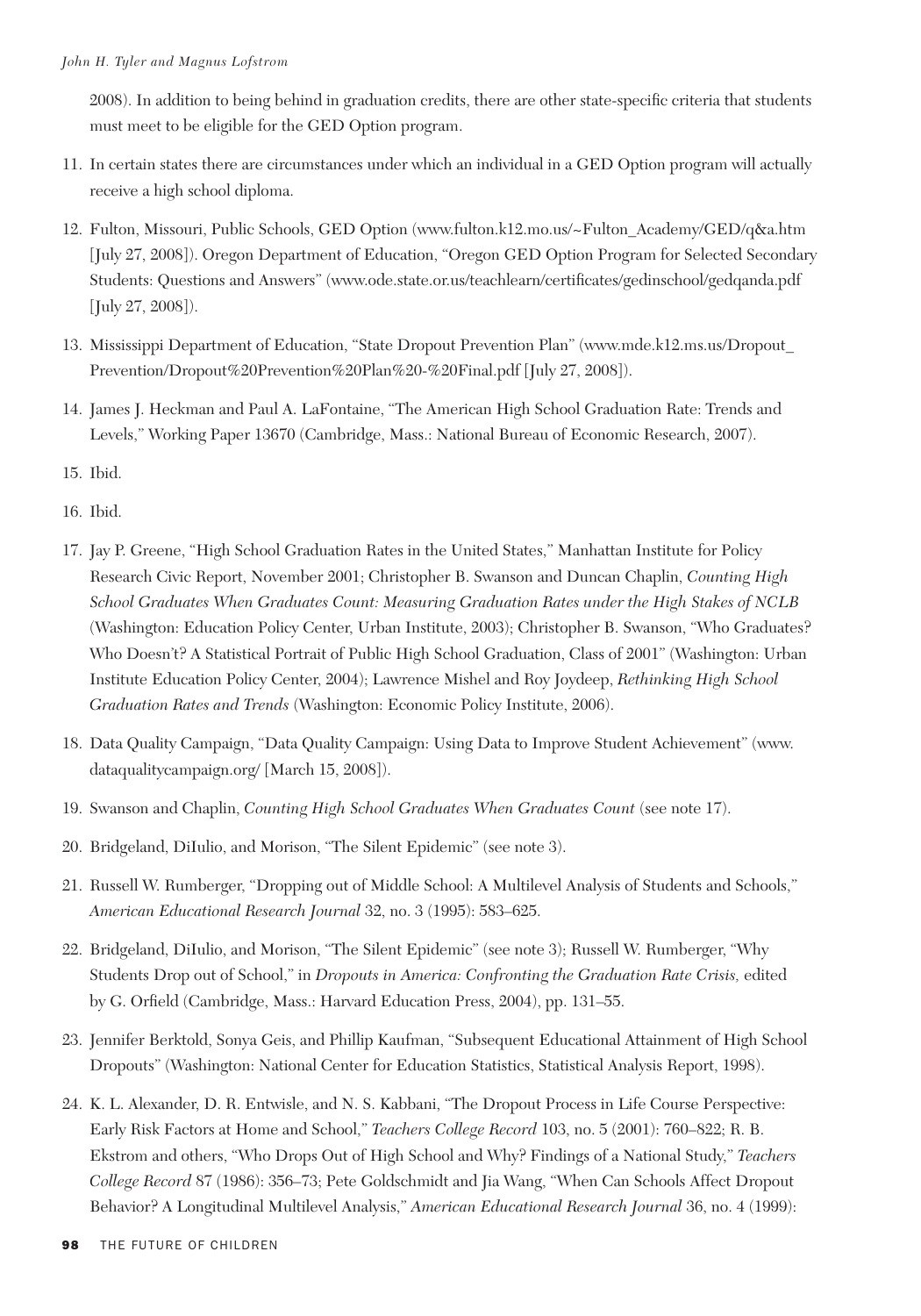715–38; Magnus Lofstrom, "Why Are Hispanic and African-American Dropout Rates So High?" *Williams Review* 2 (2007): 91–121; Russell W. Rumberger, "Dropping out of Middle School" (see note 21).

- 25. Rumberger, "Why Students Drop out of School" (see note 22).
- 26. Russell W. Rumberger, "High School Dropouts: A Review of Issues and Evidence," *Review of Educational Research* 57, no. 2 (1987): 101–21, reports that none of the male dropouts gave pregnancy as the primary reason for leaving school.
- 27. K. A. Moore and L. C. Waite, "Early Childbearing and Educational Attainment," *Family Planning Perspectives* 9 (1977): 220–25.
- 28. Joseph V. Hotz, Susan Williams McElroy, and Seth G. Sanders, "Teenage Childbearing and Its Life Cycle Consequences: Exploiting a Natural Experiment," *Journal of Human Resources* 40 (2005): 683–715.
- 29. Jason M. Fletcher and Barbara L. Wolfe, "Education and Labor Market Consequences of Teenage Childbearing: Evidence Using the Timing of Pregnancy Outcomes and Community Fixed Effects," Working Paper 13847 (Cambridge, Mass.: National Bureau of Economic Research, 2008).
- 30. Goldschmidt and Wang, "When Can Schools Affect Dropout Behavior?" (see note 24); Gary G. Wehlage and Robert A. Rutter, "Dropping Out: How Much Do Schools Contribute to the Problem?" *Teachers College Record* 87, no. 3 (1986): 374–92.
- 31. John Robert Warren and Jennifer C. Lee, "The Impact of Adolescent Employment on High School Dropout: Differences by Individual and Labor-Market Characteristics," *Social Science Research* 32 (2003): 98–128.
- 32. Ralph B. McNeal Jr., "Are Students Being Pulled out of High School? The Effect of Adolescent Employment on Dropping Out," *Sociology of Education* 70 (July 1997): 206–20. John Robert Warren and Jennifer C. Lee, "The Impact of Adolescent Employment on High School Dropout" (see note 31).
- 33. Rumberger, "Why Students Drop out of School" (see note 22).
- 34. Ekstrom and others, "Who Drops out of High School and Why" (see note 24); Russell W. Rumberger, "High School Dropouts" (see note 26); Rumberger, "Why Students Drop out of School" (see note 22); Will Jordan, Julia Lara, and James M. McPartland, "Exploring the Complexity of Early Dropout Causal Structures," *Report* 48 (Center for Research on Effective Schooling for Disadvantaged Students, 1994).
- 35. Stephen V. Cameron and James J. Heckman, "The Dynamics of Educational Attainment for Black, Hispanic, and White Males," *Journal of Political Economy* 109 (2001): 455–99.
- 36. Robert Haveman and Barbara Wolfe, "The Determinants of Children's Attainments: A Review of Methods and Findings," *Journal of Economic Literature* 33 (1995): 1829–78.
- 37. Goldschmidt and Wang, "When Can Schools Affect Dropout Behavior?" (see note 24); Camilla A. Lehr and others, "Essential Tools, Increasing Rates of School Completion: Moving from Policy and Research to Practice" (University of Minnesota: National Center on Secondary Education and Transition, College of Education and Human Development, 2004).
- 38. Rumberger, "Why Students Drop out of School" (see note 22).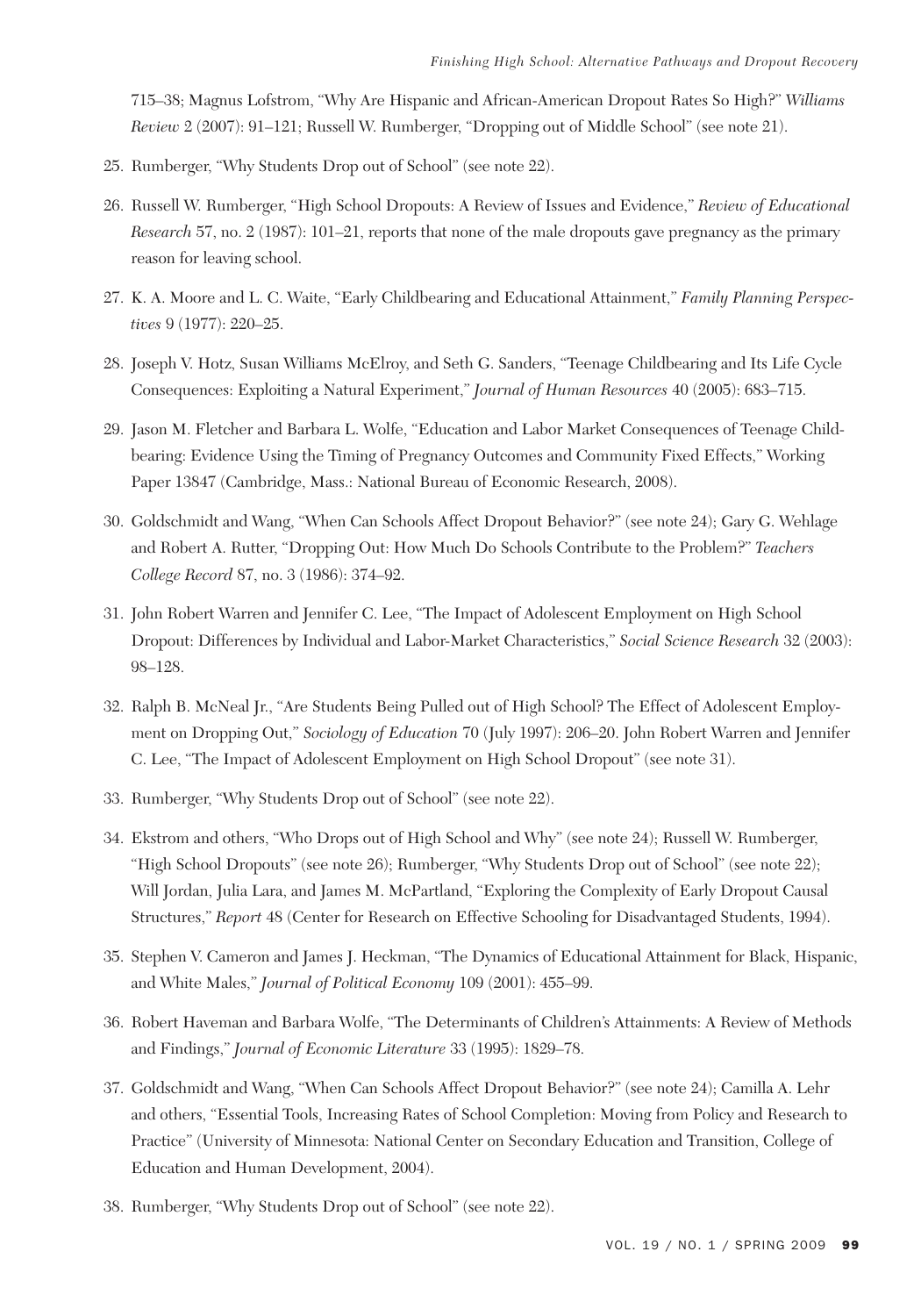- 39. Russell W. Rumberger and Scott L. Thomas, "The Distribution of Dropout and Turnover Rates among Urban and Suburban High Schools," *Sociology of Education* 73, no. 1 (2000): 39–67.
- 40. Magnus Lofstrom, "Why Are Hispanic and African-American Dropout Rates So High?" (see note 24).
- 41. Cory Koedel, "Teacher Quality and Dropout Outcomes in a Large, Urban School District," paper presented at the 13th Annual Meeting of the Society of Labor Economists, May 9, 2008, New York, N.Y.
- 42. Brian A. Jacob, "Remedial Education and Student Achievement: A Regression-Discontinuity Analysis," *Review of Economics and Statistics* 86, no. 1 (2004).
- 43. Thomas S. Dee and Brian A. Jacob, "Do High School Exit Exams Influence Educational Attainment or Labor Market Performance?" Working Paper 12199 (Cambridge, Mass.: National Bureau of Economic Research, 2006).
- 44. Audrey Amrein and David Berliner, "An Analysis of Some Unintended and Negative Consequences of High-Stakes Testing," unpublished paper, Educational Policy Studies Laboratory, Educational Policy Research Unit, Arizona State University, 2002; John Robert Warren, Krista N. Jenkins, and Rachael B. Kulick, "High School Exit Examinations and State-Level Completion and GED Rates 1975 through 2002," *Educational Evaluation and Policy Analysis* 28, no. 2 (2006): 131–52.
- 45. John Robert Warren and Melanie R. Edwards, "High School Exit Examinations and High School Completion: Evidence from the Early 1990s," *Educational Evaluation and Policy Analysis* 27, no. 1 (2005): 53–74.
- 46. Bruce H. Webster Jr. and Alemayehu Bishaw, "Income, Earnings, and Poverty Data from the 2006 American Community Survey" (Washington: American Community Survey Reports, U.S. Census Bureau, 2007).
- 47. The data are for individuals twenty-five years and older with reported earnings. The earnings of high school graduates are likely to be understated since dropouts with a GED are included in this group.
- 48. Cecilia Elena Rouse, "The Labor Market Consequences of an Inadequate Education," in *The Price We Pay: The Economic and Political Consequences of Inadequate Education,* edited by Clive Belfield and Henry M. Levin (Washington: Brookings Institution Press, 2007).
- 49. Ibid.
- 50. Ibid.
- 51. David M. Cutler and Adriana Lleras-Muney, "Education and Health: Evaluating Theories and Evidence," Working Paper 12352 (Cambridge, Mass.: National Bureau of Economic Research, 2006).
- 52. Rouse, "The Labor Market Consequences of an Inadequate Education" (see note 48).
- 53. Ibid.
- 54. Jane Waldfogel, Irwin Garfinkel, and Brendan Kelly, "Public Assistance Programs: How Much Could Be Saved with Improved Education?" in *The Price We Pay: The Economic and Political Consequences of Inadequate Education,* edited by Clive Belfield and Henry M. Levin (Washington: Brookings Institution Press, 2007).
- 55. This estimate may not represent a causal relationship between education and welfare participation since no exogenous variation in schooling is used to identify its effect.
- 100 THE FUTURE OF CHILDREN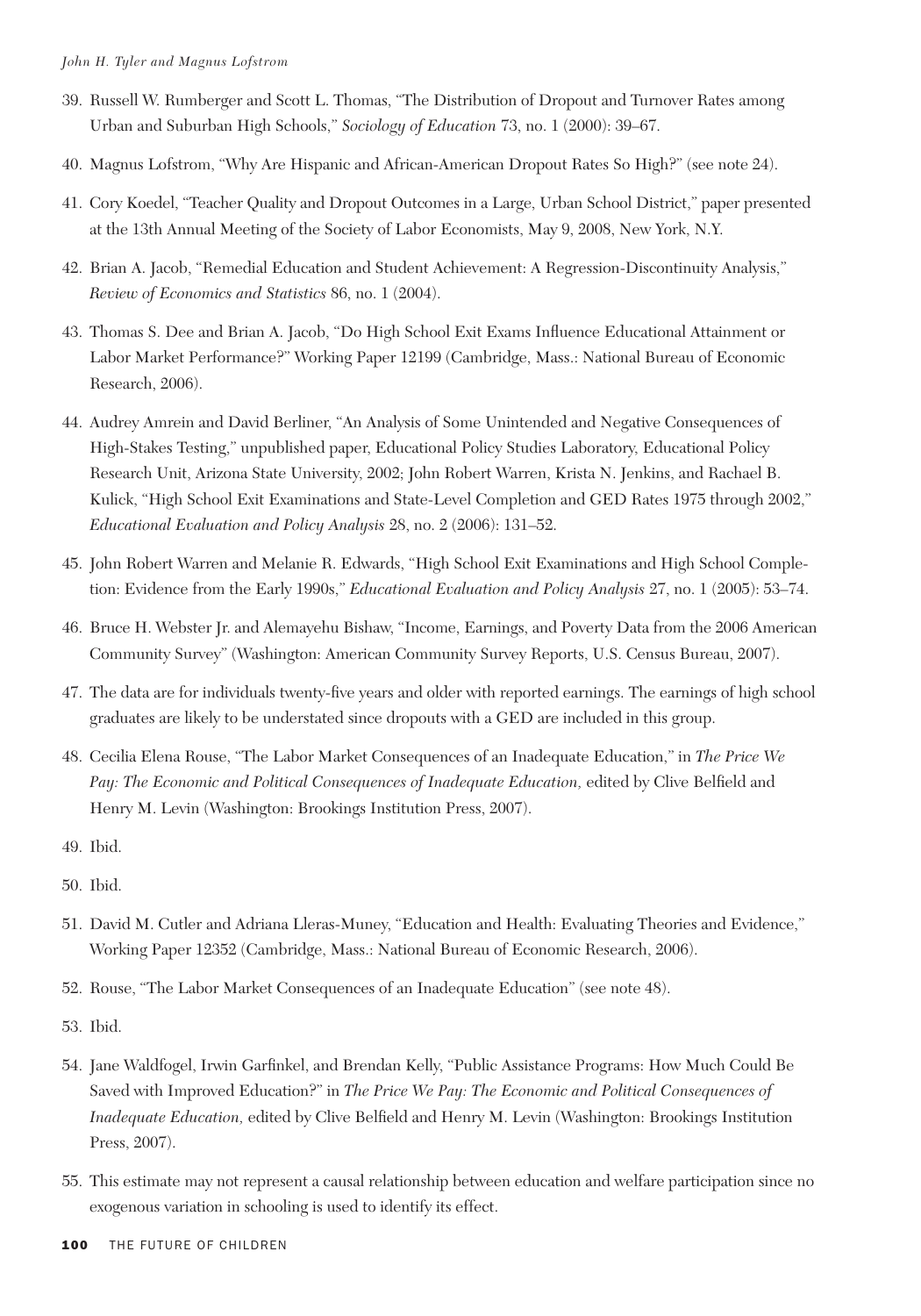- 56. Waldfogel, Garfinkel, and Kelly, "Public Assistance Programs: How Much Could Be Saved with Improved Education?" (see note 54).
- 57. Peter Muennig, "Health Returns to Education Interventions," in *The Price We Pay: The Economic and Political Consequences of Inadequate Education,* edited by Belfield and Levin (Washington: Brookings Institution Press, 2007).
- 58. Caroline Wolf Harlow, "Education and Correctional Populations" (Washington: Bureau of Justice Statistics, 2003).
- 59. Lance Lochner and Enrico Moretti, "The Effect of Education on Crime: Evidence from Prison Inmates, Arrests, and Self-Reports," *American Economic Review* 94 (2004): 1.
- 60. Ibid.
- 61. National Dropout Prevention Center/Network (www.dropoutprevention.org/ndpcdefault.htm [March 15, 2008]).
- 62. Mark Dynarski and Philip Gleason, "How Can We Help? What We Have Learned from Evaluations of Federal Dropout-Prevention Programs," Report for the U.S. Department of Education (Princeton, N.J.: Mathematica Policy Research, Inc., 1998).
- 63. Ibid. Dynarski and Gleason go on to say that this result is consistent with what was found by two earlier U.S. Department of Education–sponsored evaluations of other dropout-prevention programs.
- 64. Institute of Education Sciences, "Dropout Prevention: Overview," What Works Clearinghouse (http://ies. ed.gov/ncee/wwc/reports/dropout/topic/ [March 15, 2008]).
- 65. Because participation in dropout-prevention programs is not a random event, simple comparisons of dropout statistics between program participants and nonparticipants are unlikely to provide information on the true effectiveness of programs. In general, program evaluation studies are considered to be "rigorous" if the study design is either a randomized, controlled experiment or is a strong quasi-experimental design.
- 66. Institute of Education Sciences, "Dropout Prevention Overview" (see note 64).
- 67. A sixth intervention, Financial Incentives for Teen Parents to Stay in School, also showed some positive dropout-reduction results. However, this intervention is part of state welfare programs and thus not a dropout-prevention program per se.
- 68. K. A. Larson and Russell W. Rumberger, "ALAS: Achievement for Latinos through Academic Success," in *Staying in School. A Technical Report of Three Dropout Prevention Projects for Junior High School Students with Learning and Emotional Disabilities,* edited by H. Thornton (Minneapolis: University of Minnesota, Institute on Community Integration, 1995).
- 69. Institute of Education Sciences, "WWC Intervention Report: High School Redirection," What Works Clearinghouse (http://ies.ed.gov/ncee/wwc/pdf/WWC\_HS\_Redirection\_041607.pdf [March 10, 2008]).
- 70. Information on the Check & Connect program was largely synthesized from information found on the Check & Connect website at http://ici.umn.edu/checkandconnect/.
- 71. Check & Connect, "Check & Connect: A Model for Promoting Students' Engagement with School" (http://ici.umn.edu/checkandconnect/ [July 1, 2008]).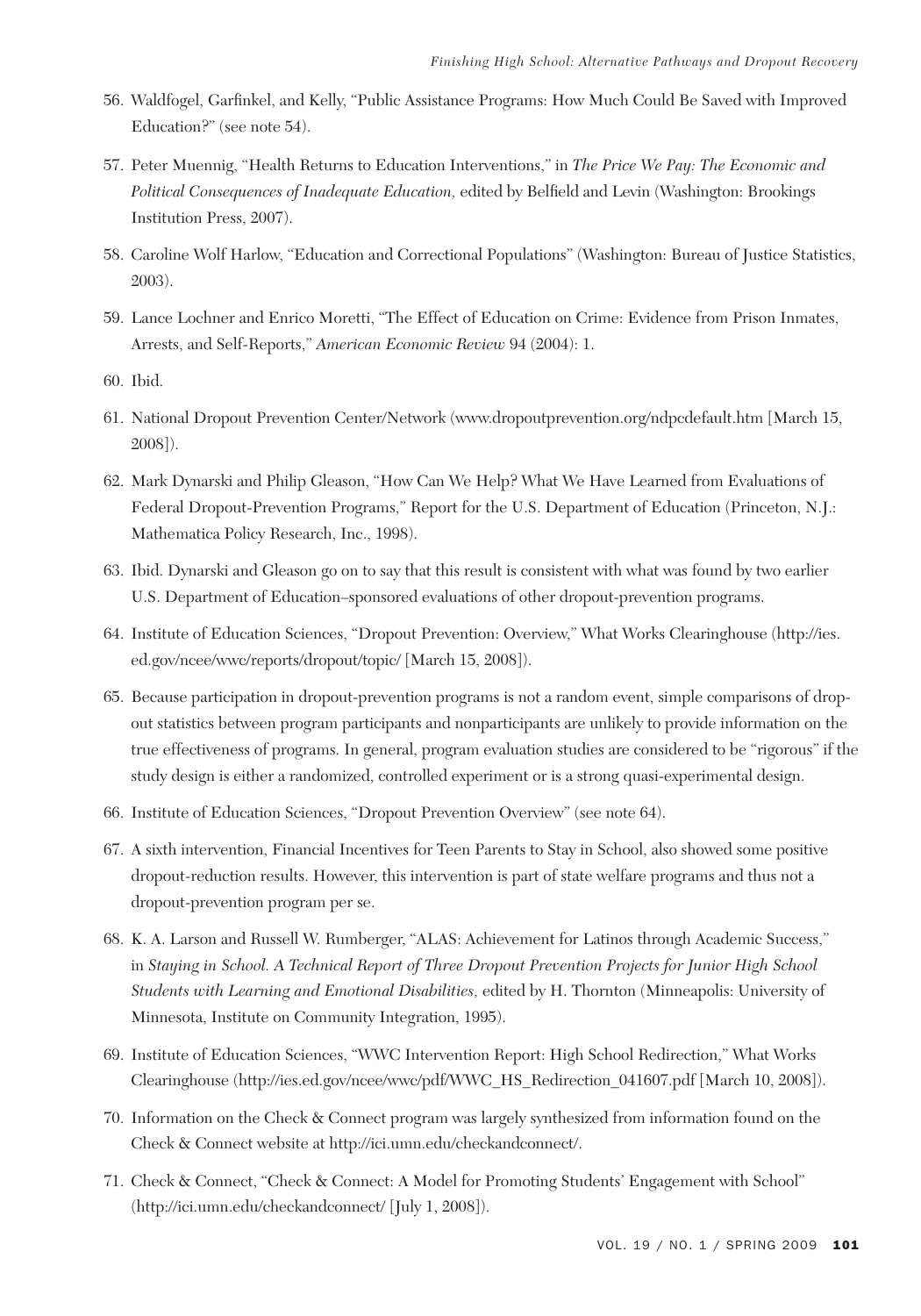- 72. Institute of Education Sciences, "WWC Intervention Report: Check & Connect," What Works Clearinghouse (http://ies.ed.gov/ncee/wwc/pdf/WWC\_Check\_Connect\_092106.pdf [March 15, 2008]).
- 73. The information on the career academy model was largely taken from the MDRC evaluation report. See James J. Kemple and Jason C. Snipes, "Career Academies: Impacts on Students' Engagement and Performance in High School" (New York: MDRC, 2000).
- 74. James J. Kemple, "Career Academies: Long-Term Impacts on Labor Market Outcomes, Educational Attainment, and Transitions to Adulthood" (New York: MDRC, 2008). We note two additional facts about the career academies evaluation. First, among moderate- to low-risk students, there were no differences in dropout rates or earned high school credits between the academy and non-academy students. Second, a longer-term follow-up study found no differences between academy and non-academy students in terms of high school completion. We note, however, that high school completion in the later study included both receiving a high school diploma and obtaining a GED.
- 75. Institute of Education Sciences, "WWC Intervention Report: Career Academies," What Works Clearinghouse (http://ies.ed.gov/ncee/wwc/pdf/WWC\_Career\_Academies\_100506.pdf [March 20, 2008]).
- 76. Center for Social Organization of Schools, "Talent Development High Schools" (www.csos.jhu.edu/tdhs/ about/model.htm [March 15, 2008]).
- 77. Institute of Education Sciences, "WWC Intervention Report: Talent Development High Schools," What Works Clearinghouse (http://ies.ed.gov/ncee/wwc/pdf/WWC\_Talent\_Development\_071607.pdf [March 20, 2008]).
- 78. James J. Kemple, Corinne M. Herlihy, and Thomas J. Smith, "Making Progress toward Graduation: Evidence from the Talent Development High School Model" (New York: MDRC, 2005).
- 79. C. A. Lehr and others, "Essential Tools: Increasing Rates of School Completion: Moving from Policy and Research to Practice" (Minneapolis: University of Minnesota, Institute on Community Integration, National Center on Secondary Education and Transition, 2004).
- 80. Institute of Education Sciences, "WWC Intervention Report: The Quantum Opportunity Program," What Works Clearinghouse (http://ies.ed.gov/ncee/wwc/pdf/WWC\_QOP\_070207.pdf [March 15, 2008]).
- 81. We note that an early study of a QOP pilot program did show positive results, but flaws in this study leave one uncertain as to the reliability of the results.
- 82. Mark Dynarski and Philip Gleason, "Do We Know Whom to Serve? Issues in Using Risk Factors to Identify Dropouts," a report for the U.S. Department of Education (Princeton, N.J.: Mathematica Policy Research, Inc., 1998).
- 83. Ibid.
- 84. General Educational Development Testing Service, "1980 GED Statistical Report" (Washington: American Council on Education, 1981); General Educational Development Testing Service, "2006 GED Testing Program Statistical Report" (Washington: American Council on Education, 2007); National Center for Education Statistics, "Digest of Education Statistics: 2006" (U.S. Department of Education, 2007).
- 85. Murnane, Willett, and Tyler, "Who Benefits from a GED?" (see note 5).